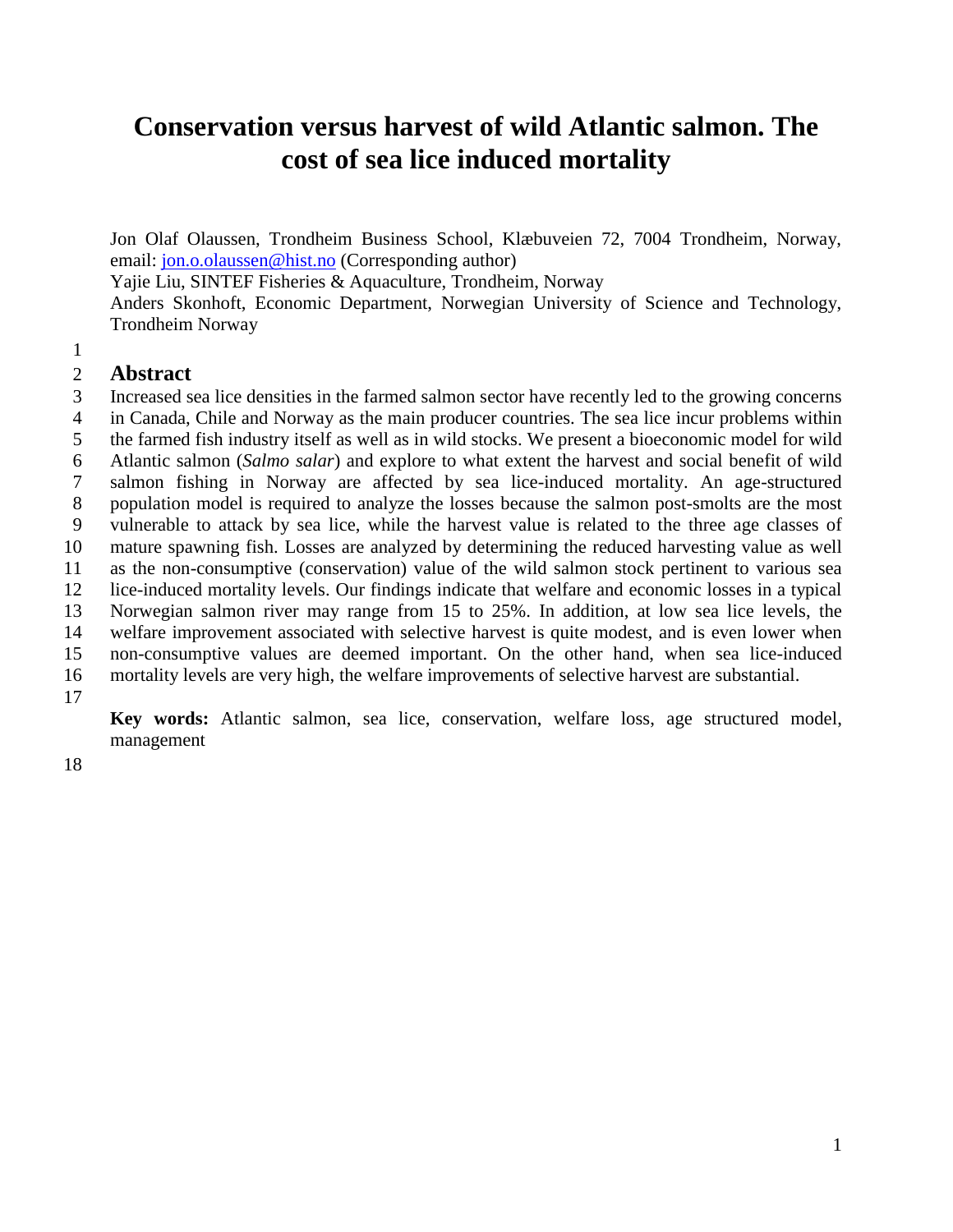### 1. **Introduction**

 We present an analysis of wild Atlantic salmon (*Salmo salar*) management in Norway. The great number of salmon rivers in Norway offers the world`s largest spawning ground for Atlantic salmon. Wild salmon has long had significant social, cultural and economic importance for Norwegians. Previously an important food source, today, it is mainly the prized catch for approximately 100,000 recreational anglers that visit these rivers annually. Wild salmon is also valued for its mere existence, as this is a natural treasure that has significant conservation value. Atlantic salmon stocks have declined during the last few decades. One of the most important challenges the wild stocks face is the growing aquaculture industry (NOU, 1999; Fiske et al., 2006; Ford and Myers, 2008; Liu et al., 2011a). The wild population is affected by aquaculture primarily through escaped farmed salmon and by increasing density of sea lice (*Lepeophtheirus salmonis* and *Caligus clemensi*). Both these problems emerged soon after the establishment of the farming industry in the 1970s (Heuch et al., 2005). Escaped farmed salmon interbreed and have genetic interactions with the wild populations. This phenomenon was investigated by Liu et al. (2013) and Hindar et al. (2006), who found that the wild salmon stock is gradually being replaced by salmon with farmed origin. Aquaculture production has also resulted in increased prevalence of sea lice attacks on out-migrating salmon, which is the issue addressed here. In a related study, Liu et al. (2011b) investigated the impacts of sea lice on wild pink and chum salmon fisheries.

 The collective term "sea lice" normally refers to a number of copepod crustaceans of the family *Caligidae* (Revie et al., 2009). Sea lice are externally parasitic on the skin of marine and anadromous species. The most common and extensively studied species is the *Lepeophtheirus salmonis,* which is a parasite specific to salmonid species. This parasite is prevalent in both Atlantic and Pacific Ocean, and the Chilean farming industry also experiences challenges with *Caligus teres* and *Caligus rogercresseyi* (Revie et al., 2009)*.* The lice are mainly a problem for the salmon post-smolts on their seaward migration journey, as they have to pass the fish farms before they reach their offshore winter habitat. According to the recent report from the scientific advisory board for salmon management in Norway, the high sea lice densities and escaped farmed salmon from aquaculture are the two most significant and existential threats to the wild salmon populations in Norway (Anon, 2014). Salmon aquaculture increases the sea lice density in the fjords and along the coast because they amplify the number of hosts for the lice by a factor of 100 (Heuch et al., 2005). Smolt infected by less than 10 sea lice are considered to be unaffected by the parasite. Empirical evidence, however, seems to suggest that this threshold level is too high, as only smolt with 10 lice or fewer survive (Heuch et al., 2005; Holst et al., 2003). In some cases, surveillance studies have revealed that up to 100 sea lice per smolt are not uncommon (Revie et al., 2009). While this evidence is alarming, presently, it is not possible to accurately estimate the reduction in the smolt survival rate due to sea lice-induced mortality on a national scale as the effect varies between fjords, and from one river to another. However, according to some estimates (Anon., 2014), the effect on the smolt survival rate at the national level is considered to be larger, from 25% to 75%. As indicated, other salmon stocks, such as Pacific salmon, are also threatened by sea lice infections, and Krkosek et al. (2007) reported that lice- induced mortality of pink salmon commonly exceeded 80%. Increased sea lice densities may be considered a type of biological pollution and thus a unidirectional externality propagating from the farmed salmon sector to the wild salmon one.

 According to Asche (2009), there is little doubt that aquaculture production will continue to expand, allowing the sea lice density to continue to grow as well. Due to this growing concern, in this work, we develop a wild salmon population model that can be applied to assess the economic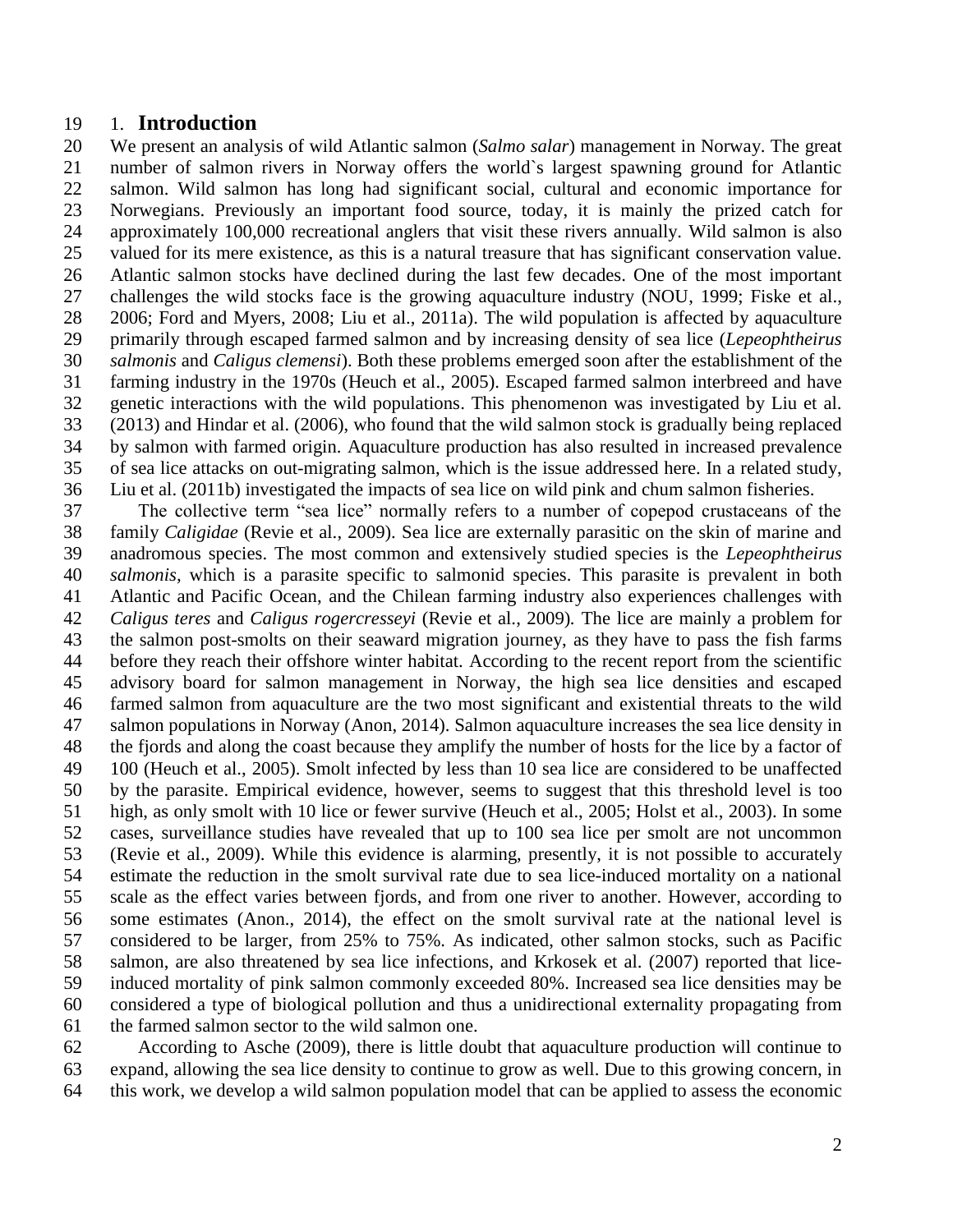loss due to sea lice. Because sea lice mainly infect the salmon post-smolt, while the harvest value is related to the mature spawning fish, an age-structured population model is required. The economic losses are analyzed by evaluating the reduced harvest, as well as the reduced conservation value, due to various sea lice-induced mortality scenarios. First, we analyze the case in which the wild salmon manager aims to maximize the welfare under selective harvesting of the different salmon age classes. Next, we compare this harvesting regime with a case where a uniform welfare-maximizing fishing mortality rate is imposed across the different age classes. Finally, we analyze the outcome of the manager maintaining a fixed fishing mortality rate that is not adjusted according to the sea lice-induced mortality level.

 These three harvest strategies were chosen for analysis because, during the last decade, the management regime of the wild Atlantic salmon in Norway has gradually shifted from considering fish as "just a fish" towards greater focus on a selective harvesting pattern for each year class of mature salmon (Thorstad et al. 2001). This is made possible by allowing for "catch and release" management strategy, whereby the angler is supposed to release the salmon if the bag limit of that specific year class of salmon (measured by size) is met. This policy has also enabled angling for the smallest size class, fish less than 3 kg, or the so called 1SW, while 81 mandating release of all older (larger) salmon.<sup>1</sup> However, this new potential management flexibility has not yet been fully implemented, and the differences in management practice between rivers are substantial. Thus, the overall aim of this paper is to assess the welfare loss due to the presence of sea lice under different scenarios, and to explore the extent to which the optimal harvesting policy is affected by sea lice-induced mortality. Therefore, we depart from the work of Liu et al. (2011b) in a number of important aspects, since we study a different salmon species, and focus on recreational instead of commercial fishery. However, the most important difference is that we consider not only harvest values, but also non-consumptive values, in addition to analyzing selective harvest of different age classes.

 Fishery ecologists (e.g., Hilborn and Walters, 2001; Walters and Martell, 2004) and economists (e.g., Wilen, 1985; Townsend, 1986) have argued that management models should be based on age- / stage-structured biological models instead of the simplified biomass models. Due to the complexity of age-structured models, most of the extant economic research based on such models has basically involved case studies illustrated by numerical analysis. One noteworthy exception is the work of Tahvonen (2009), who presented analytical results pertaining to optimal harvesting under certain simplifying assumptions within a dynamic framework. Another example of a more comprehensive study is the work of Skonhoft and Gong (2014), who analyzed a salmon model with two mature (harvestable) age classes. An earlier study conducted by Skonhoft et al. (2012) is also relevant for the present investigation, as the authors analyzed a static maximum economic yield fishery with three age classes under perfect and imperfect selectivity conditions. They demonstrated several analytical results that contrast those found in the biomass models.

- 
- 

## **2. Methods**

 $\overline{a}$ 

## **2.1 Population model**

 Atlantic salmon is an anadromous species with a complex life cycle that includes several phases. Freshwater habitat is essential for the early development stages, where this salmon species spends

 1SW are salmon that have stayed 1 winter (e.g. 1 sea winter) in the offshore habitat before they return to spawn in the river. Further, 2SW and 3SW have stayed 2 and 3 winters, respectively, before spawning migration.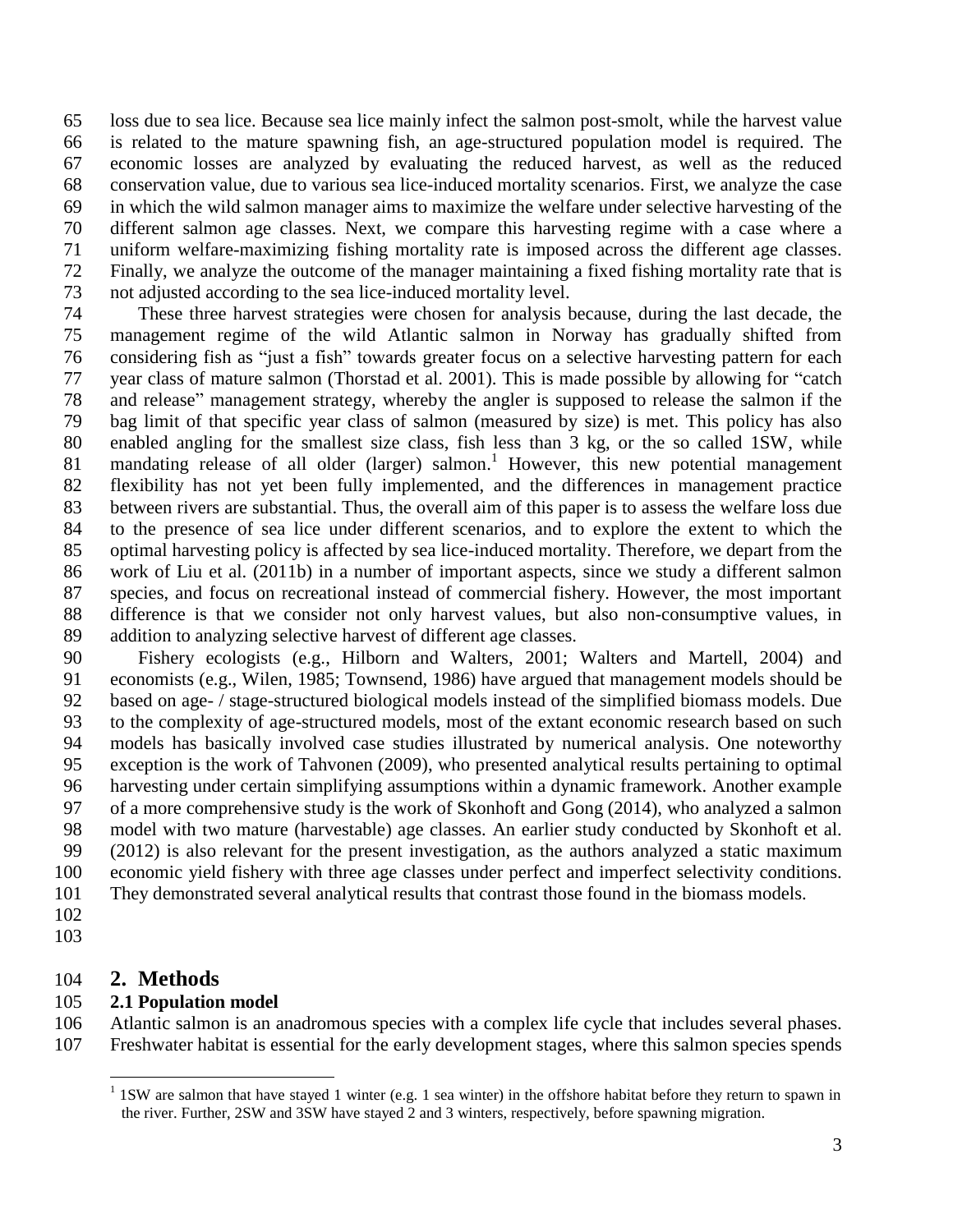the first 1-4 years from spawning to juvenile rearing, before undergoing smoltification and seaward migration. It spends the subsequent 1-3 years feeding and growing in the ocean. Finally, when mature, it returns to its natal, or "parent", rivers to spawn in the spring and/or summer. After spawning in autumn, most salmon die, as less than 10% of the female salmon spawn twice (Mills 1989). Atlantic salmon is subject to fishing when it migrates back to its parent river. Due to strict regulations of the marine salmon fishery that have been imposed in 2008, sea fishing has been gradually reduced, and has ceased in many fjords (Statistics Norway 2014). In the rivers, salmon are caught by recreational anglers with fishing rods. In the following sections, we assume that all harvest takes place in the river.

 In what follows, a specific salmon population (with its native river) is considered in number 119 of individuals at time *t* structured as recruits  $N_{0,t}$  (*yr* <1); three young age classes,  $N_{1,t}$  (  $1 \leq yr < 2$ ),  $N_{2,t}$  ( $2 \leq yr < 3$ ) and  $N_{3,t}$  ( $3 \leq yr < 4$ ); and three adult spawning classes,  $N_{4,t}$  (  $4 \leq yr < 5$ ),  $N_{5,t}$  ( $5 \leq yr \leq 6$ ), and  $N_{6,t}$  ( $6 \leq yr \leq 7$ ). Recruitment is endogenous and density- dependent, and the old spawning salmon have higher fertility than the young spawning salmon (McGinnity et al., 2003). Natural mortality is fixed and density-independent, and, in line with the work of Liu et al. (2013), we assume that the entire spawning population dies after spawning. It is further assumed that the proportion among the three mature age classes remains constant. In fixing this ratio, we imply that a given proportion of the stock returns to spawn after one, two or three years at sea, respectively (see below). A number of factors, such as type of river ("small salmon river" vs. "large salmon river") and various environmental factors (NOU, 1999) may influence these proportions. As fishing takes place when the fish return to their native river, only 130 the mature salmon stocks  $N_{4,t}$ ,  $N_{5,t}$ , and  $N_{6,t}$  are subject to fishing. A detailed description of the life cycle of the Atlantic salmon can be found in Verspoor et al. (2003).

 Denoting the size of the spawning population, adjusted for different fertilities among the three 133 spawning classes (see below) as  $B_t$ , the stock recruitment relationship is first defined by:

135 (1) 
$$
N_{0,t+1} = R(B_t)
$$
.

where  $R(B_t)$  may be a one-peaked value function (e.g., of the Ricker type) or it may be increasing and concave (e.g., of the Beverton-Holt or Cushing type). In both cases, zero stock 139 implies zero recruitment, i.e.,  $R(0) = 0$ . The number of young, depending on natural mortality, can thus be expressed as:

142 (2) 
$$
N_{a+1,t+1} = s_a N_{a,t}
$$
;  $a = 0,1,2$ ,

where  $s_a$  is the constant age-specific natural survival rate. Finally, we have the mature age classes 145 that are subject to fishing mortality in addition to natural mortality. With  $0 < \sigma < 1$  as the proportion of the mature stock that returns to spawn the first year, the number of spawning fish of this part of the adult population (1SW) is given by: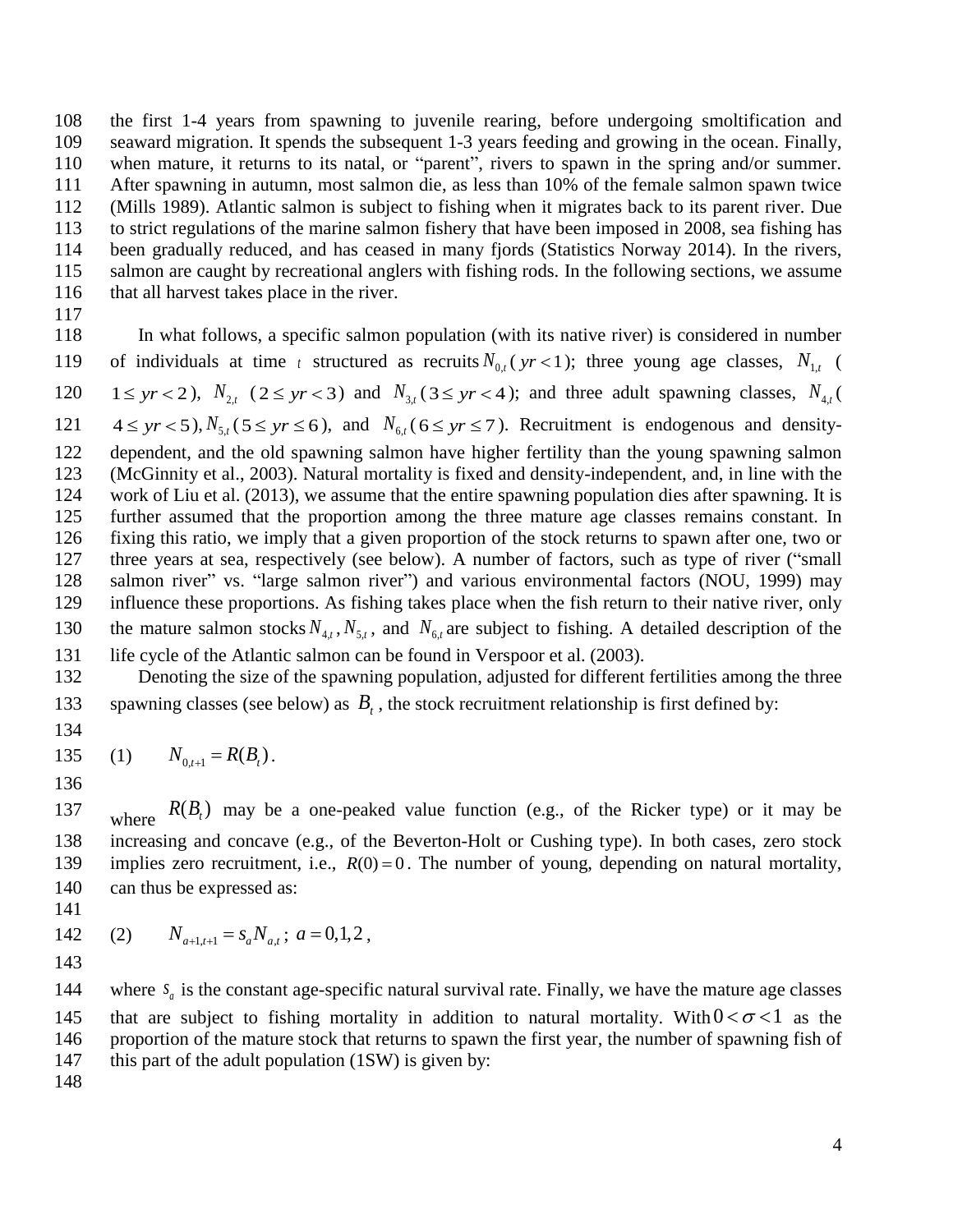149 (3) 
$$
N_{4,t+1} = s_3 N_{3,t} \sigma (1 - f_{4,t+1}),
$$

151 where  $0 \le f_4 \le 1$  is the fishing mortality and  $N_3$  is the pre-adult population stage. Accordingly, 152  $H_{4,t+1} = s_3 N_{3,t} \sigma f_{4,t+1}$  is the number of harvested 1SW mature fish at year  $t+1$ . As indicated, the 153 parameter  $\sigma$  may vary due to, for example, river type; however, here, it is considered fixed and exogenous. The remainder of this cohort,  $s_3N_{3,t}(1-\sigma)$ , remains in the ocean for one or two 154 155 additional years. The proportion of the mature stock that returns to spawn after the second year is 156 given by  $0 \le \varphi \le 1$ . Moreover, since they are also subject to natural mortality as well as 157 subsequent fishing mortality when they migrate back to the home river, the size of the next year's 158 spawning population (2SW) becomes:

159

159  
160 (4) 
$$
N_{5,t+2} = s_3 N_{3,t} (1-\sigma) \varphi s_4 (1-f_{5,t+2}),
$$

161

162 where  $0 \le f_5 \le 1$  is the fishing mortality and  $s_3 N_{3,t} (1-\sigma) \varphi s_4 f_{5,t+2}$  is the number of harvested 163 2SW of this cohort year  $t + 2$ . The remainder of this cohort,  $s_3 N_{3,t} (1 - \sigma - \varphi + \varphi \sigma) s_4$ , stays in 164 the ocean for one additional year. After accounting for natural mortality and subsequent fishing 165 volume, the size of the next (third) year's spawning stock (3SW) is denoted by:

166

166  
167 (5) 
$$
N_{6,t+3} = s_3 N_{3,t} (1 - \sigma - \varphi + \varphi \sigma) s_4 s_5 (1 - f_{6,t+3}).
$$

168

169 where  $0 \le f_6 \le 1$  is the fishing mortality and  $s_3 N_{3,t} (1 - \sigma - \varphi + \varphi \sigma) s_4 s_5 f_{6,t+3}$  is the number of 170 harvested 3SW of this cohort year  $t + 3$ .

171 Further, we denote the fecundity parameters of the small (1SW), middle (2SW), and large (3SW) mature populations by  $\gamma_4, \gamma_5$ , and  $\gamma_6$ , respectively. These fecundity parameters are 172 173 adjusted to take into account presence of different fractions of females and males at the different 174 stages, and to indicate that substantially more males than females enter the river after only one 175 winter offshore (Hvidsten et al., 2004). Since the fecundity is associated with females only 176 (McGinnity et al., 2003), the proportion of females at each stage is included (see also section 3.1 below).<sup>2</sup> The spawning population year *t* is defined as  $B_t = \gamma_4 N_{4,t} + \gamma_5 N_{5,t} + \gamma_6 N_{6,t}$ , or: 177 (McGinnity et al., 2003), the proportion of females at each stage is included (see also section 3.1<br>177 below).<sup>2</sup> The spawning population year *t* is defined as  $B_t = \gamma_4 N_{4,t} + \gamma_5 N_{5,t} + \gamma_6 N_{6,t}$ , or:<br>178 (6)  $B_t = \gamma_4 s_3$ 

178

179 (6) 
$$
B_t = \gamma_4 s_3 N_{3,t-1} \sigma (1 - f_{4,t}) + \gamma_5 s_3 N_{3,t-2} (1 - \sigma) \varphi s_4 (1 - f_{5,t}) + \gamma_6 s_3 N_{3,t-3} (1 - \sigma - \varphi + \varphi \sigma) s_4 s_5 (1 - f_{6,t})
$$
.  
180

181 As the fecundity parameters will be considered as dimensionless parameters,  $B_t$  is measured as 182 the fertility-weighted number of spawning salmon. Thus, Equation (1) and (2) imply 183  $N_{3,t+3} = s_0 s_1 s_2 N_{0,t}$ , or:

184

 $\overline{a}$ 

(7)  $N_{3, t+4} = sR(B_t)$ 185

<sup>&</sup>lt;sup>2</sup> The implicit assumption is that there will always be a sufficient number of males at the spawning ground.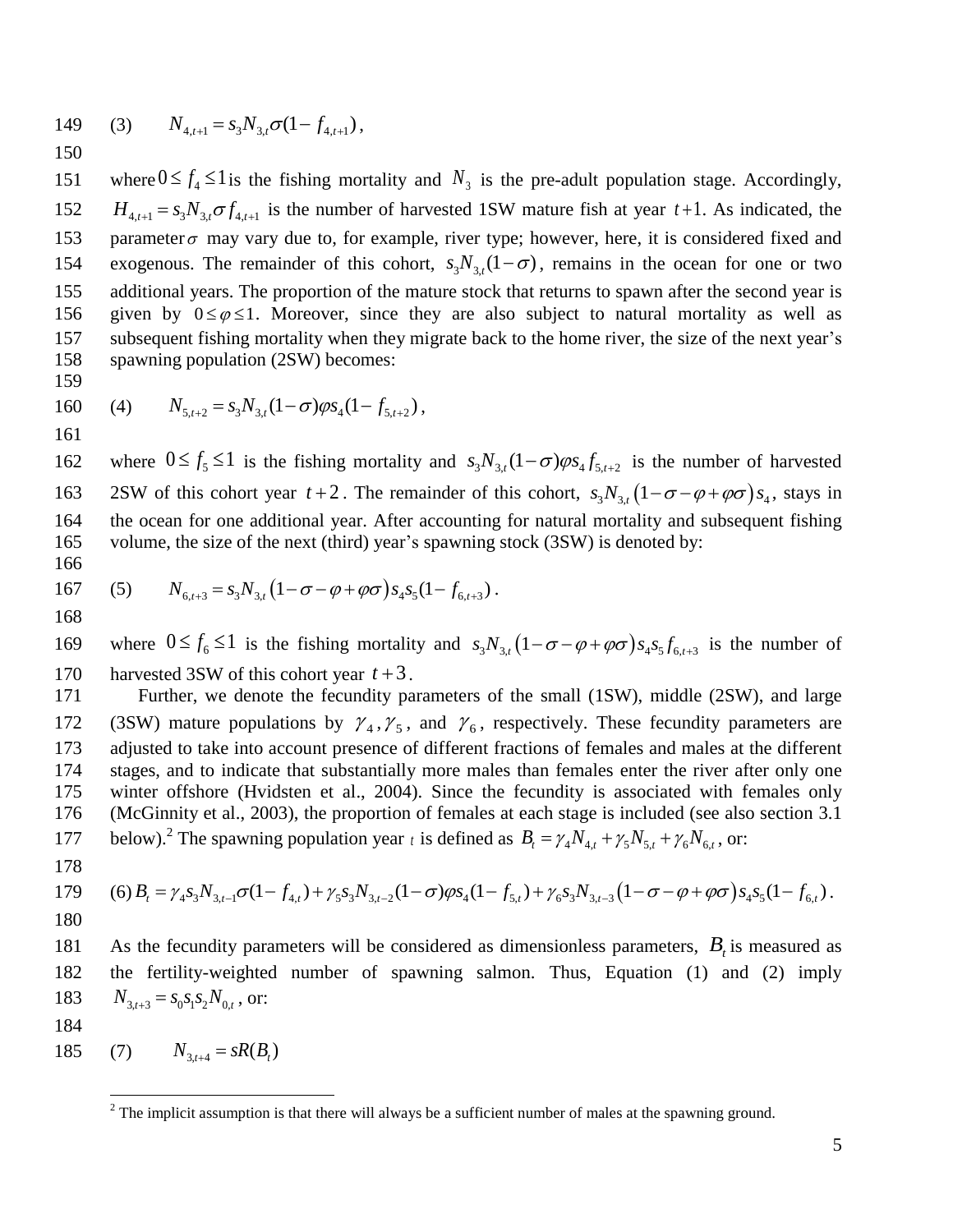where  $s = s_0 s_1 s_2$  comprises previous years survival rates. Note that the pre-adult population stage 187 188  $N_3$  constitutes the basis for the three adult stages,  $N_4$ ,  $N_5$ , and  $N_6$  (see also Figure 1). For given 189 fishing mortalities, Equation (7) and (6) yield a system of two difference equations of the seventh 190 degree in the two variables  $N_{3,t}$  and  $B_t$ .

The population equilibrium for fixed fishing mortalities is defined for  $N_{3,t} = N_3$  and  $B_t = B$ 192 for all  $t$  such that:

193

194  $(6')$  $B = [\gamma_4 s_3 \sigma (1 - f_4) + \gamma_5 s_3 (1 - \sigma) \varphi s_4 (1 - f_5) + \gamma_6 s_3 (1 - \sigma - \varphi + \varphi \sigma) s_4 s_5 (1 - f_6)] N_3$ 

- 195 and
- (7')  $N_3 = sR(B)$ . 196
- 197

198 In what follows, (6') is referred to as the *spawning constraint* while (7') represents the *recruitment constraint*. An internal equilibrium ( $N_3 > 0$  and  $B > 0$ ) holds only if the values of 199 either  $f_4$ ,  $f_5$ , or  $f_6$ , or all three, are below one; that is, if depletion is to be prevented, not all 200 201 mature classes can be fished to extinction.<sup>3</sup> The dynamics of this system for fixed fishing 202 mortalities is found to be very stable. Thus, in the present exposition, we are only concerned with 203 equilibrium fishing, or sustainable harvesting. While analytically deriving the stability conditions 204 for the above system is demanding, a high degree of stability is to be expected as equation  $(6)$  is 205 linear, while equation (7`) is concave as long as the recruitment function is concave. This 206 observation is confirmed by numerical simulations. However, to ensure an internal unique 207 solution, we must ensure that the slope of the spawning constraint (6), when  $N_3$  is measured 208 along the horizontal axis, is less steep than the slope of recruitment constraint (7`) as the stock 209 converges to zero (see Skonhoft and Gong (2014) for a dynamic analysis of a slightly different 210 model).

 Since the mortality of wild salmon is influenced by the sea lice on the seaward migration of 212 the smolt only, the survival rate  $s$  in Equation  $(7')$  is the only parameter that is affected by the sea lice density. Therefore, we can study the lice problem in our model by assessing harvest and stock effects of changing the values of this parameter. For fixed fishing mortalities, a greater lice density and lower survival rate *s* will reduce the size of the spawning population as well as the 216 population size  $N_3$  through Equation (6<sup>'</sup>) and (7<sup>'</sup>). On the other hand, when optimizing the fishing, these effects will be counterbalanced to some extent by changing fishing mortalities. The magnitudes of these effects are analyzed in section 3 below.

#### 219 **2.2 The benefit of wild salmon**

 $\overline{a}$ 

- 220 Atlantic salmon has both use and non-use value, or harvest and conservation value, respectively.
- 221 The benefit from recreational harvest is represented by the utility function  $U(Y)$ , where Y is the
- 222 year class scaled biomass harvested (in NOK) per year. Here, we denote the fixed weights (kg per

<sup>&</sup>lt;sup>3</sup> As indicated above, e.g.,  $f_4 = 1$  does not imply stock depletion in this model, as this only means that the entire 1SW proportion of the stock is fished down.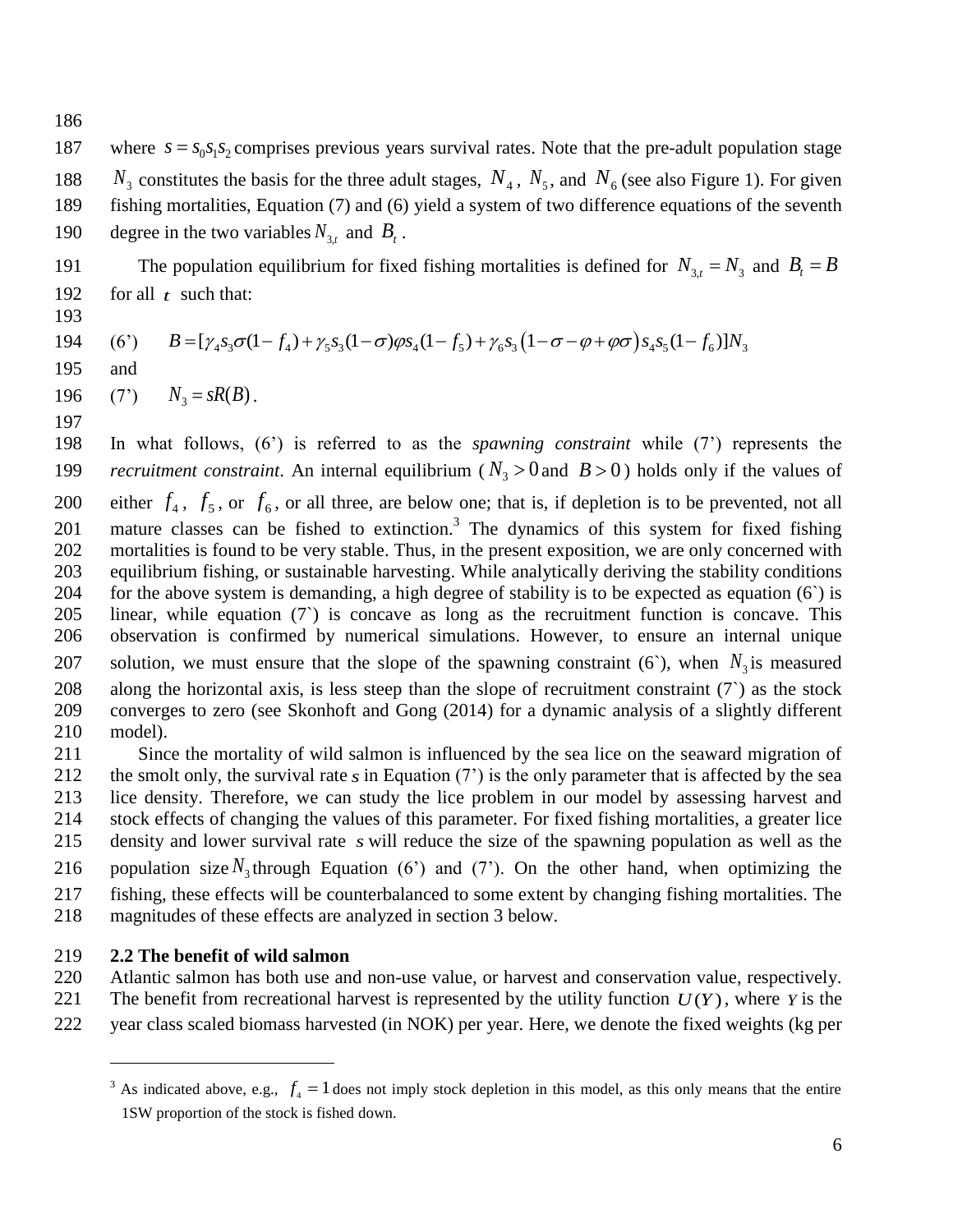223 fish) of the 1SW, 2SW, and 3SW mature population as  $w_4$ ,  $w_5$ , and  $w_6$ , respectively, where  $w_6 > w_5 > w_4$ . Thus, the biomass harvested (in kg) is first defined by Fish) of the 1SW, 2SW, and 3SW mature population as  $w_4$ ,  $w_5$ , and  $w_6$ , respectively, where  $w_6 > w_5 > w_4$ . Thus, the biomass harvested (in kg) is first defined by  $y = w_4 s_3 \sigma f_4 N_3 + w_5 s_3 (1 - \sigma) \varphi s_4 f_5 N_3 + w_6 s_3 (1 - \$  different year classes may typically differ. For example, recreational anglers may prefer harvesting 3SW salmon relative to 2SW salmon, and 2SW over 1SW, due to the trophy aspect of the fishing experience (see Nævdal et al., 2012). Thus, to allow for different preferences for different age classes, we introduce the scaling parameter  $z_i$  ( $i = 4, 5, 6$ ) (in NOK/kg) for each of the year classes in the harvest, where we typically have  $z_6 \ge z_5 \ge z_4$  (Olaussen and Liu, 2011). Now, the year class-scaled biomass value harvested (in NOK) can be written as: the year classes in the harvest, where we typically have  $z_6 \ge z_5 \ge z_4$  (C<br>Now, the year class-scaled biomass value harvested (in NOK) can be writ<br> $Y = z_4 w_4 s_3 \sigma f_4 N_3 + z_5 w_5 s_3 (1 - \sigma) \varphi s_4 f_5 N_3 + z_6 w_6 s_3 (1 - \sigma - \varphi + \varphi \sigma$ 

 , where the scaling parameters introduce the only difference compared to *y* defined above.

234 The conservation-related benefit is defined by the utility function  $V(Q)$ , where  $Y = z_4 w_4 s_3 \sigma f_4 N_3 + z_5 w_5 s_3 (1 - \sigma) \varphi s_4 f_5 N_3 + z_6 w_6 s_3 (1 - \sigma - \varphi + \varphi \sigma) s_4 s_5 f_6 N_3$ , where the sparameters introduce the only difference compared to *y* defined above.<br>The conservation-related benefit is defined by th represents the stock (in kg) after harvest has taken place. A pure non-use value is also called existence value, and reflects the fact that people are willing to pay for improving or preserving resources they will never use (Perman et al., 2011). In our case, it indicates that many individuals place value on the existence of wild salmon even if they never go, or intend to go, fishing. The value is 240 simply associated with the mere knowledge that this valuable natural resource exists. Both  $V(Q)$ 241 and  $U(Y)$  are assumed to be increasing and concave functions, implying that both higher salmon stock and higher harvest yield more utility, albeit at a decreasing degree.

 The sustainable social welfare function taking both the conservation and the use perspective 244 of salmon into account (see Liu et al., 2013) can be expressed as  $W = W[U(Y), V(Q)]$ . Thus, assuming separability, it can be denoted as:

 (8)  $W = \alpha [U(Y)] + (1 - \alpha)[V(Q)].$ 

248 Here, the parameter  $0 \le \alpha \le 1$  is a weighting factor between the harvest and conservation 249 values. Hence, when  $\alpha = 1$ , the welfare function accounts for harvest only, while  $\alpha = 0$  implies 250 that only the conservation value is considered. Finally,  $\alpha = 0.5$  indicates similar valuation of harvest (in NOK) and stock abundance (in kg).

## **2.3 Management strategies**

 To reduce the effect of recreational angling on fish stocks, "catch and release" programs have been implemented in many Atlantic salmon rivers, especially in North America. In Norway, "catch and release" is practiced on a voluntary basis, and also as a management tool to protect certain size groups in some rivers (Thorstad et al., 2001). Moving from a strict number-based bag limit (e.g., one salmon per angler per day) to a size-grouped bag limit (e.g., one 1SW per day) is only possible by allowing "catch and release", since recreational angling fishing gear (rod fishing) is non-selective by nature.

 The maximum sustainable social yield problem with separate fishing mortalities for the three harvestable year classes is described by finding fishing mortalities that maximize the equilibrium social welfare function (8) subject to the spawning constraint (6') and the recruitment constraint (7'). The Lagrangian of this problem can be expressed as: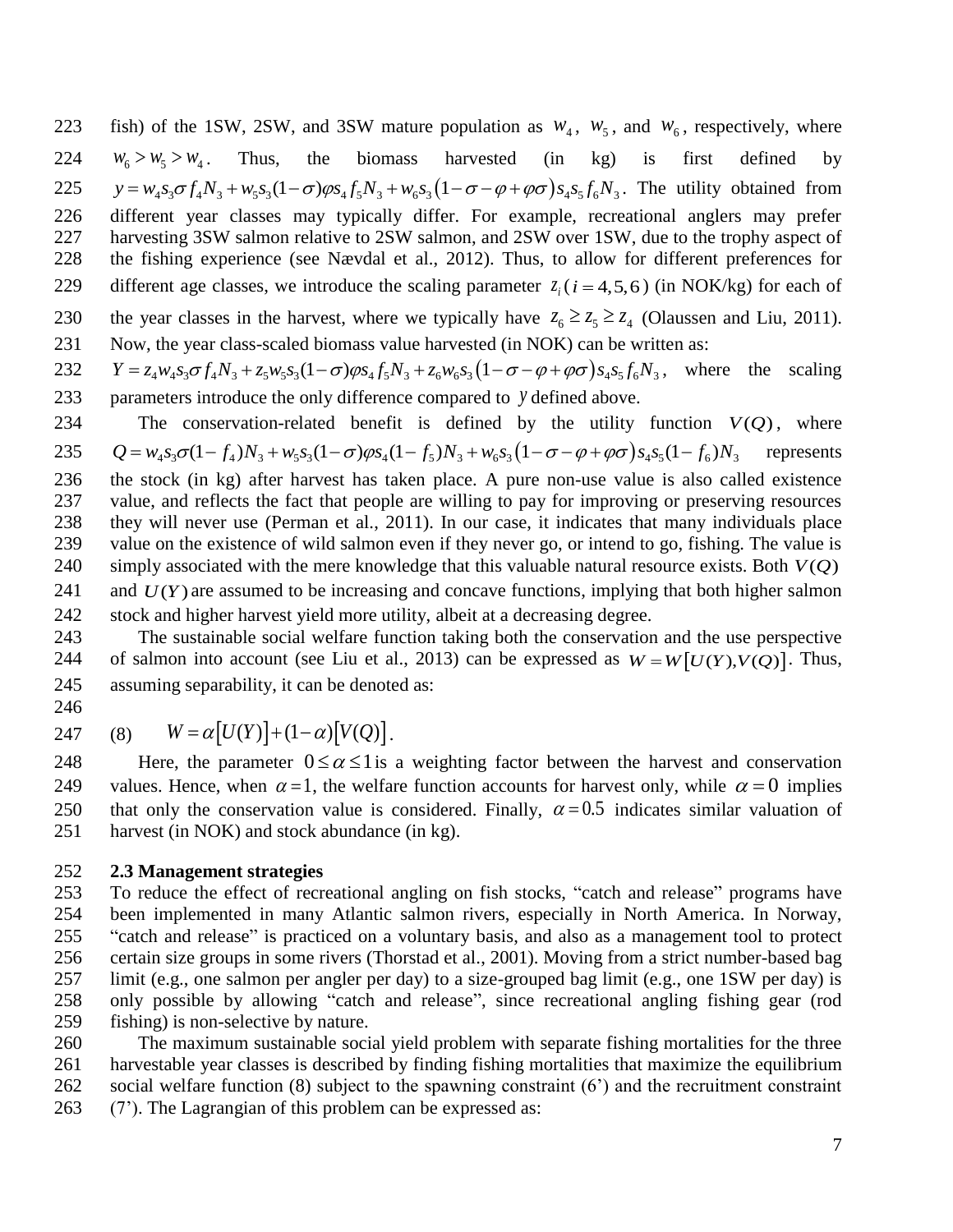$$
L = \alpha [U((z_4w_4s_3\sigma f_4 + z_5w_5s_3(1-\sigma)\varphi s_4f_5 + z_6w_6s_3(1-\sigma-\varphi+\varphi\sigma)s_4s_5f_6)N_3)]
$$
  
+ 
$$
(1-\alpha)[V((w_4s_3\sigma(1-f_4) + w_5s_3(1-\sigma)\varphi s_4(1-f_5) + w_6s_3(1-\sigma-\varphi+\varphi\sigma)s_4s_5(1-f_6))N_3)]
$$

$$
- \lambda[N_3 - sR(B)]
$$

$$
- \mu{B - [\gamma_4s_3\sigma(1-f_4) + \gamma_5s_3(1-\sigma)\varphi s_4(1-f_5) + \gamma_6s_3(1-\sigma-\varphi+\varphi\sigma)s_4s_5(1-f_6)]N_3},
$$

265 where  $\lambda > 0$  and  $\mu > 0$  are the shadow values of the recruitment and spawning constraints, 266 respectively. The first order optimality conditions are presented in online supplement A.

267 For a positive spawning population, the control conditions (A1)-(A3) (see Appendix A) may 268 be written as:

269 *or written as.*  
269 (9) 
$$
w_4 / \gamma_4 \frac{\ge}{\lt} \mu / [\alpha U'(\cdot) z_4 - (1 - \alpha) V'(\cdot)]; 0 \le f_4 \le 1,
$$

270

264

270  
271 (10) 
$$
w_5 / \gamma_5 \frac{\ge}{\lt} \mu / [\alpha U'(.)z_5 - (1 - \alpha)V'(.)]; 0 \le f_5 \le 1
$$
,

272 and

 $\overline{a}$ 

272 and  
273 (11) 
$$
w_6 / \gamma_6 \frac{\ge}{\lt} \mu / [\alpha U'(\cdot) z_6 - (1 - \alpha) V'(\cdot)]; 0 \le f_6 \le 1
$$
.

274

275 The interpretation of these control conditions provides some clear intuition about the optimal 276 harvest patterns. To explore this phenomenon further, let us assume that recreational fishermen are indifferent with respect to which year class they harvest; that is,  $z_4 = z_5 = z_6$ . In this case, the 277 right hand sides of these conditions are identical. Thus, only the biomass/fecundity ratio  $w_i / \gamma_i$  ( 278 279  $i = 4, 5, 6$ ) affects the fishing mortality and the fishing composition, and hence no other factors 280 play a *direct* role. This outcome differs from the findings reported by Reed (1980) and Skonhoft 281 et al. (2012), who indicated that a combination of weight and natural mortality directly 282 determined the fishing composition. As already noted, this discrepancy stems from the different 283 biological characteristics of the fish stocks. More specifically, in our salmon model, it is assumed 284 that the mature fish dies after spawning. On the other hand, in these alternative models, a certain 285 fraction of other fish (e.g., cod) survives and enters older age classes.

Generally, under the assumption of  $z_4 = z_5 = z_6$ , the above first order conditions (9) – (11) 286 lead to thirty potential harvest patterns. For example, when  $w_4 / \gamma_4 > w_6 / \gamma_6 > w_5 / \gamma_5$ , which is in 287 288 accordance with our Norwegian wild salmon data (see section 3 below), there will be five potential harvest cases, described by (i)  $f_4 = 1$ ,  $f_6 = 1$ ,  $0 < f_5 < 1$ , (ii)  $f_4 = 1$ ,  $f_6 = 1$ ,  $f_5 = 0$ , 289 (iii)  $f_4 = 1, 0 < f_6 < 1, f_5 = 0$ , (iv)  $f_4 = 1, f_6 = 0, f_5 = 0$ , and (v) 290  $0 < f_4 < 1, f_6 = 0, f_5 = 0$ . 291  $0 < f_4 < 1, f_6 = 0, f_5 = 0$ . <sup>4</sup> Clearly, the most aggressive harvest pattern is represented by case

<sup>4</sup> The twenty-five remaining possibilities are found by under the various assumptions  $w_4 / \gamma_4 > w_5 / \gamma_5 > w_6 / \gamma_6$ ,  $w_5 / \gamma_5 > w_6 / \gamma_6 > w_4 / \gamma_4, w_5 / \gamma_5 > w_4 / \gamma_4 > w_6 / \gamma_6,$   $w_6 / \gamma_6 > w_5 / \gamma_5 > w_4 / \gamma_4$ , and  $w_{6}$  /  $\gamma_{6}$  >  $w_{4}$  /  $\gamma_{4}$  >  $w_{5}$  /  $\gamma_{5}$ .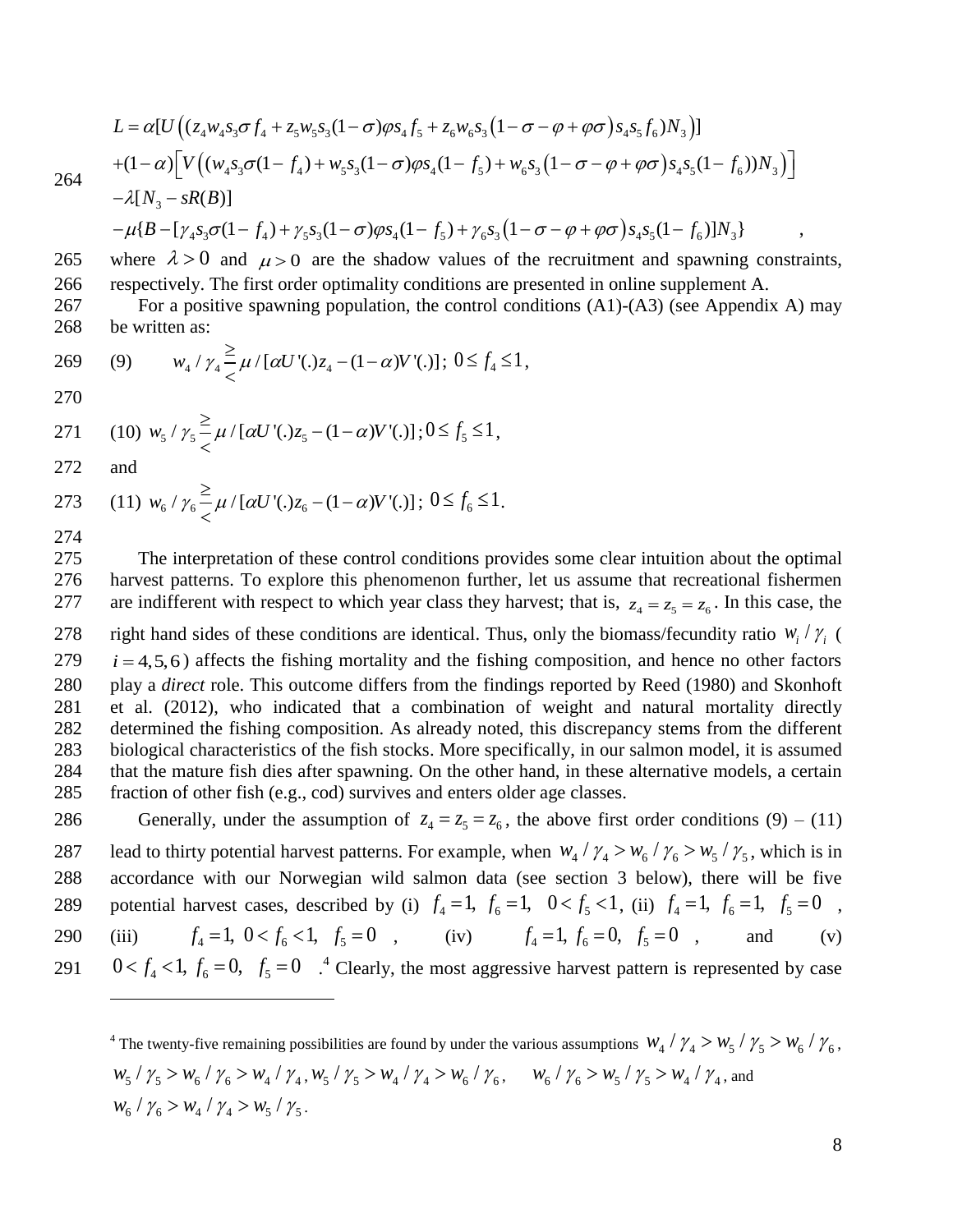(i), where the entire 1SW and 3SW sub-populations are harvested, while the subsequent cases are progressively less aggressive. Hence, case (v) represents the lowest harvesting pressure, where it is optimal to harvest only some proportion of the 1SW. Note that the sea lice has no direct effect on these optimal control conditions through *s* . Hence, the sea lice-induced mortality indirectly affects the optimal harvest pattern through the size of the harvestable population and the stock sizes only. However, as we find that more lice and lower survival rate *s* reduces the harvestable population (section 2.1), we suspect that greater presence of lice will lead to less aggressive harvesting. Therefore if, say, the above case (i) initially describes the optimal harvest pattern, reduced survival may lead to retaining this harvest pattern. On the other hand, with a reduction in  $f_5$ , it may change to the less aggressive case (ii), or any other of those shown above. 

 The optimal selective harvest pattern described above may be compared to the outcome of allowing fishing to take place in a uniform manner; that is, fishing mortality is similar among all three harvestable classes. For example, as already indicated, this scenario would occur if "catch and release" fishing is forbidden for ethical reasons, since the fishing gear is non-selective. In this case, our economic problem aims to maximize the sustainable social welfare, subject to the biological constraints (6') and (7') *and* the restriction that the same fishing mortality is imposed for all harvestable classes, i.e.,  $f_4 = f_5 = f_6$ . The first order optimality conditions of this problem are shown in online supplement B. Again, while the sea lice have no direct effect through the optimal control conditions, we may still suspect that higher mortality will lead to less aggressive

fishing.

 In addition to the two optimizing regimes described above, we will also examine a management regime in which the baseline optimal uniform harvest rate is maintained at a constant level under different sea lice-induced mortality scenarios, indicating that the manager does not respond to shifting biological conditions. This harvest regime may reflect a situation in which "catch and release" strategy is not allowed and the manager keeps regulations unchanged due to either ignoring the smolt survival and/or lack of knowledge. Note that this is also one of the harvest regimes considered in Liu et al. (2011b).

## **3. Results**

## **3.1 Data and functional forms**

 The theoretical reasoning delineated above will now be illustrated numerically. Hansen et al. (1996) estimated a salmon recruitment function for a small river in Norway (the Imsa River, located in the southern part of Norway) based on the Shepherd stock-recruitment function that

includes three parameters. In line with Norwegian salmon data, here, we apply the Cushing

version of this function specified as  $R(B)$  $\overline{1 + (B/K)}$  $R(B) = r \frac{B}{1 - r}$  $= r \frac{B}{1 + (B/K)^{\eta}}$  $\overline{+}$ 327 version of this function specified as  $R(B) = r \frac{1}{1 + (B + K)^n}$  with  $r > 0$  as the intrinsic growth rate

- 328 (maximum number of recruits per fertility adjusted spawner),  $K > 0$  (number of spawners) as the 329 stock level for which density dependent mortality equals density independent mortality, and  $\eta$  as
- 330 the curvator of the density dependence. The size of  $rK$  is scaling the system ("size of the river"),
- 331 and is assumed to be 40.000 (number of recruits). The value of  $r$  indicates the "quality" of the
- 332 river, and is set at  $r = 400$ , yielding  $K = 100$ . The natural survival rate of the young *in absence* of
- 333 sea lice introduced through aquaculture is assumed to be  $5\%$ ,  $s = 0.05$ , and is hence our reference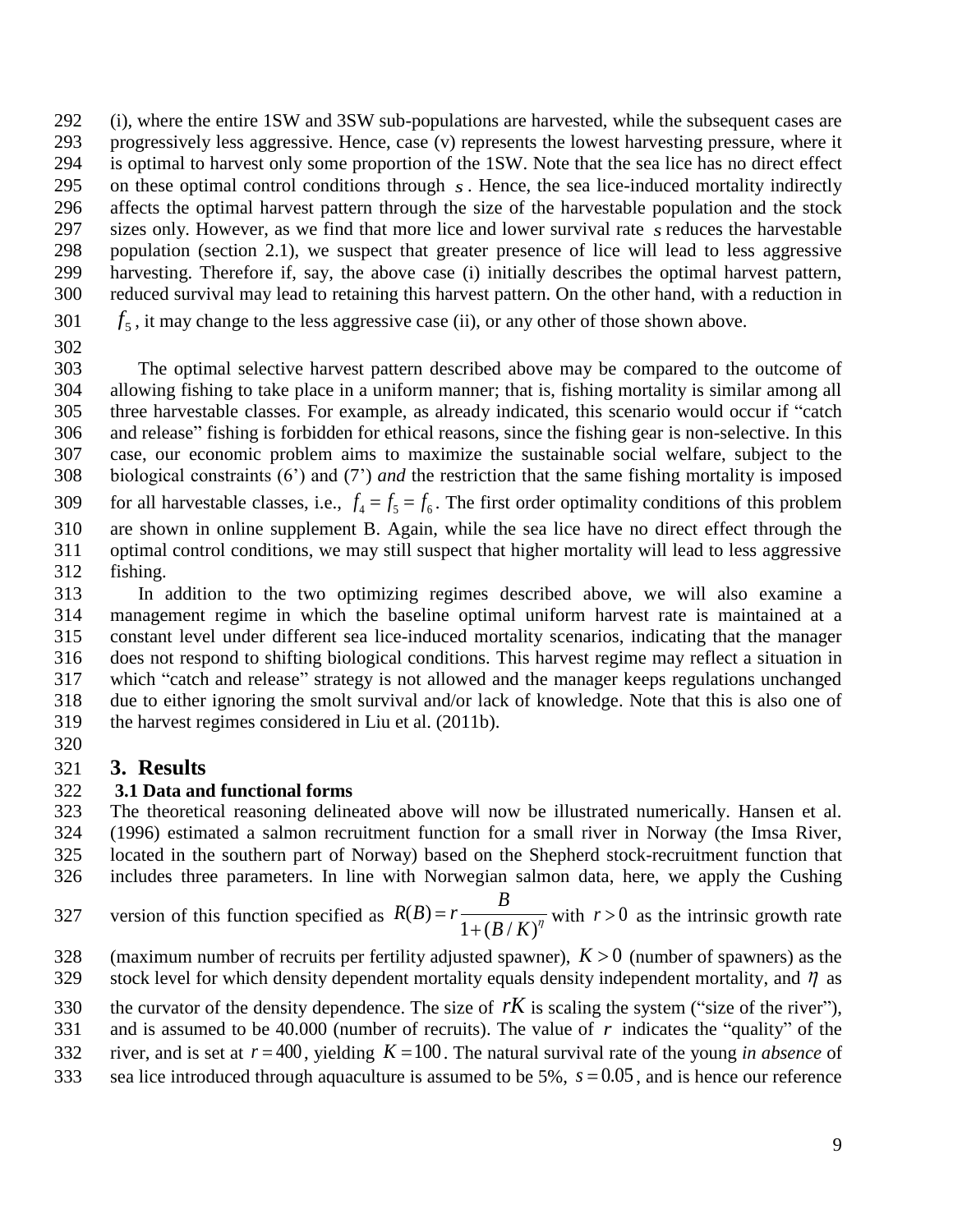334 value for assessing the welfare loss. This survival rate, as well as the ones for the adults, is based 335 on the work of NOU (1999) and Hvidsten et al. (2004).

336 Table 1 shows these values, along with all other baseline parameter values used in the 337 numerical analysis. When using the fertility-weight function of McGinnity et al. (2003) together 338 with the female/male shares for the different mature stages adopted from Hvidsten et al. (2004), we find  $\gamma_4 = 1.72 \gamma_5 = 9.3$ , and  $\gamma_6 = 12.19$  under the assumption of (average) fishing weights 339  $w_4 = 2.1$ ,  $w_5 = 5.1$ , and  $w_6 = 9.0$  (kg/salmon) (Hvidsten et al., 2004). Therefore, for the given 340 341 weight and fecundity values, the weight–fertility ratio is higher for the 1SW stage compared to the 3SW, which is again higher than that pertaining to 2SW; that is,  $w_4 / \gamma_4 > w_6 / \gamma_6 > w_5 / \gamma_5$ . 342 343 Note that the weight and fecundity rates do not follow the pattern we would expect under a concave fecundity-weight relationship  $(w_6 / \gamma_6 > w_5 / \gamma_5 > w_4 / \gamma_4)$  because of the different 344 345 male/female ratios in the populations found in the different stages.<sup>5</sup> In the calculations presented, 346 we assume the same fishing valuation of the old, middle and young mature age classes; hence,  $z_1 = z_2 = z_3$ . The scaling parameters  $z_i$  are calibrated in order to coincide with a harvest value of 347 348 about NOK 800 on average per harvested salmon in the baseline scenario.<sup>6</sup> The prices are 349 calculated based on the recreational fishing permit prices. The assumption here is that the fishing 350 permit price in a typical salmon river may be about NOK 200 per day.<sup>7</sup> Based on an average 351 catch success, this permit price corresponds to a per kg fish price of NOK 250 (NOK/kg),  $\frac{8}{3}$  which is reflected by the  $z_i$  parameters in the utility function. Finally, the social welfare function is 352 353 specified by the logarithmic form,  $W = \alpha \ln Y + (1 - \alpha) \ln Q$ , and thus implies a relative welfare 354 loss aversion coefficient of one for harvest as well as conservation.

#### 355 **3.2 Selective harvest results**

 $\overline{a}$ 

- 356 3.2.1 Managing for harvest value only,  $\alpha = 1$
- 357 First, we look at the harvest pattern with perfect selective fishing, as described by conditions (9)
- $358 (11)$ , assuming that the manager is concerned with the use value (harvest value) only. With

<sup>&</sup>lt;sup>5</sup> Following McGinnity et al. (2003), the fecundity of returning females is given by the concave function  $F = cW^k$ 

where  $c=4.832$ ,  $k=0.8697$ , and  $W$  is weight in grams of spawning female. Hence, for the given weights (main text above) for 1SW, 2SW and 3SW salmon, fecundities are found to be 9.212, 13.61 and 19.956, respectively. Then, when adjusting for the share of females at each stage, that is,  $1SW=(1-m_1)=0.187$ ,  $2SW=(1-m_2)=0.683$ , and  $3SW=(1-m_3)=0.611$ , where  $m_1$ ,  $m_2$ , and  $m_3$  are male shares, respectively (see Table 1) (Hvidsten et al., 2004), we have  $\gamma_4 = 1.72$ ,  $\gamma_5 = 9.3$ , and  $\gamma_6 = 12.19$ .

<sup>&</sup>lt;sup>6</sup> Exploration of sensitivity with respect to different preferences for different stages (different values of the  $z_i$ parameters) and their effects on the harvesting patterns is postponed to later research, as we are not aware of any empirical data to support calibration of these parameters. However, simulation of changes in the range of less than 10 percent does not seem to influence the harvest patterns.

<sup>7</sup> Olaussen and Skonhoft (2008) use NOK 200. However, the variation among different rivers is large and is found to vary from NOK 50 to NOK 200,000 (Liu et al., 2011a). Based on the average permit prices in small, medium and large rivers in the 2012 season, NOK 200 seems to be a reasonable estimate.

<sup>8</sup> Average catch per unit effort (CPUE) is 0.26 (fish/fishing day) (Tangeland et al., 2008). Average size of salmon caught in Norwegian rivers in 2010 was 3.3 kg (Statistics Norway 2013). Hence, the average price per kg is 200NOK/(0.26\*3,1 kg)=250 NOK/kg.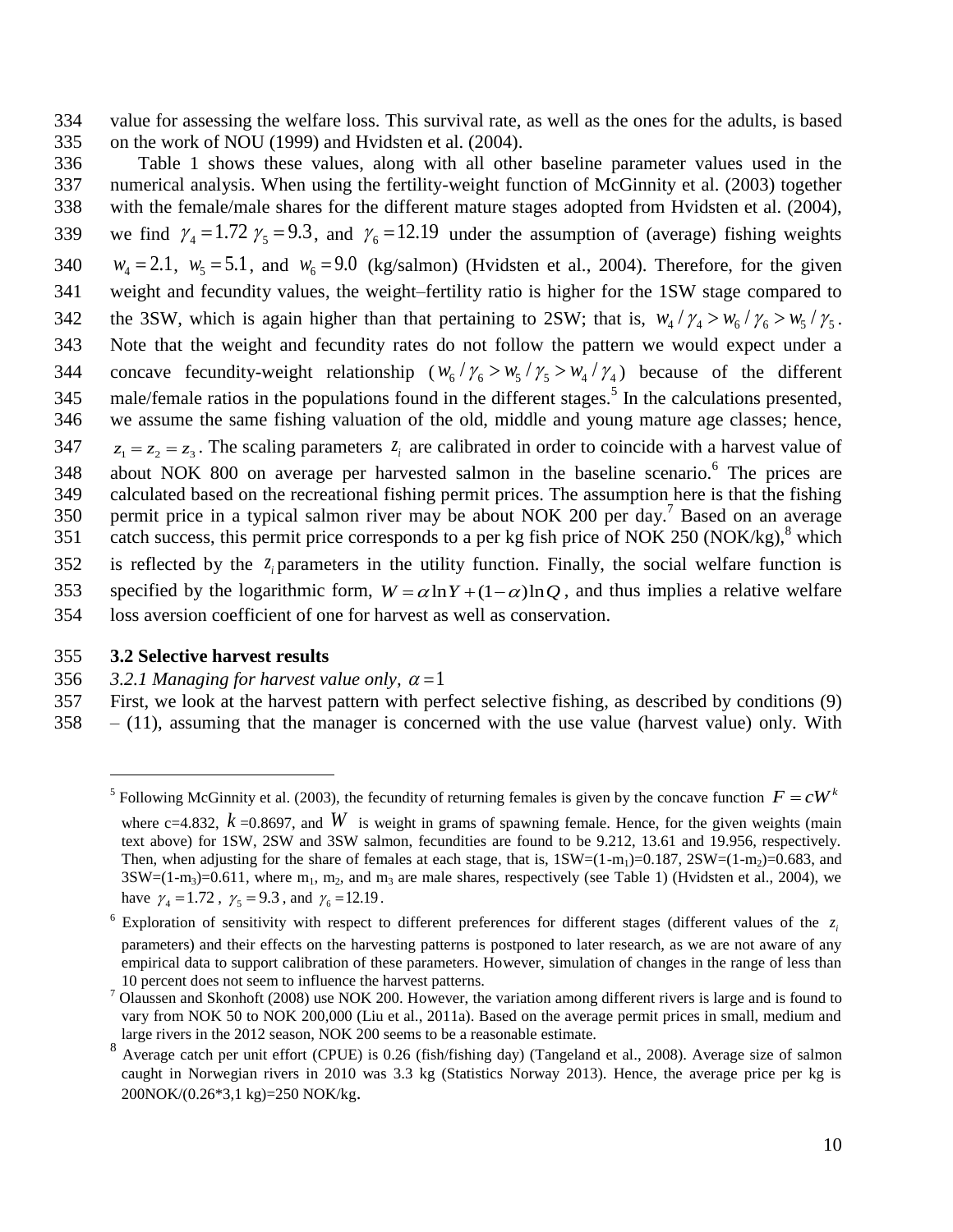weight–fertility variations given as  $w_4 / \gamma_4 > w_6 / \gamma_6 > w_5 / \gamma_5$  and  $z_4 = z_5 = z_6$  (Table 1), the 360 potential optimal fishing mortality possibilities are given by cases  $(i) - (v)$ , as shown in section 2.2. As noted in section 1, the sea lice-induced effect arising from salmon aquaculture on smolt mortality varies from 25% to 75%. To take this variation into account, we assess the consequences at different sea lice-induced mortality levels (Table 2). In the baseline scenario without sea lice, when  $s = 0.05$  (see Table 2, first row), we find that case (i) with  $f_4 = f_6 = 1$  and  $f_5 = 0.51$  describe the optimal fishing mortality pattern. When smolt mortality increases and *s*  366 reduces to  $s = 0.02$  (implying 60% smolt survival reduction), fishing becomes less aggressive and 2SW mortality reduces, while it is still optimal to maintain  $f_4 = f_6 = 1$ . With this survival rate, the social welfare is reduced by 19%, from 6.083 to 4.916. In addition, with 80% reduction in the smolt survival ( $s = 0.01$ ), the fishing mortality  $f_5$  is reduced to zero, resulting in the harvest pattern (ii) described in section 2.2. In this case, the social welfare is reduced by about 36% when compared with the baseline scenario. Note that the welfare loss in general is relatively small compared to the changes in harvest and stock size. This phenomenon is due to the concavity of the utility functions, which also explain why welfare and utility reductions are greater at low stock and harvest levels.

#### 375  $3.2.2$  Managing for harvest and conservation value,  $\alpha = 0.5$

 When the manager assigns equal importance to both the harvest and the conservation value, the optimal harvest pattern becomes less aggressive (Table 3). In the baseline case without sea lice optimal halvest pattern (iii) (section 2.3 above) with  $f_4 = 1$ ,  $f_6 = 0.27$ , and  $f_5 = 0$  now mortality, harvest pattern (iii) (section 2.3 above) with  $f_4 = 1$ ,  $f_6 = 0.27$ , and  $f_5 = 0$  now describes the optimal fishing mortalities. If natural mortality is reduced by 80% due to sea lice infestation ( $s = 0.01$ ), the harvest pattern (iv) with  $f_4 = 1$ ,  $f_6 = 0$ , and  $f_5 = 0$  become the most 381 optimal. Finally, a further reduction of the natural mortality,  $s = 0.005$ , yields the case (v) with  $f_4 = 0.88$ ,  $f_6 = 0$ , and  $f_5 = 0$ . However, it should be noted that, while the harvest of 2SW and  $f_7 = 0.88$ ,  $f_8 = 0$ , and  $f_9 = 0$ . However, it should be noted that, while the harvest of 2SW and 3SW is below the levels obtained when only the harvest value is considered by the manager (Table 2), the 1SW is actually harvested at a higher rate when the conservation value is taken into account. This outcome is a direct effect of the desire to keep a higher stock when conservation value is given due importance. When the stock is higher, and the fertility/weight relationship remains unchanged, it is still optimal to harvest the entire 1SW population. Consequently, the resulting number of harvested 1SW salmon becomes higher. On the other hand, the welfare reduction due to sea lice-induced mortality is always less pronounced than when only harvest 390 values are considered. For example, if the natural mortality is reduced by 80% ( $s = 0.01$ ), the social welfare is reduced by about 30% in this case, compared to 36% in the harvest value case above.

## **3.3 Non-selective harvest results**

## 394 3.3.1 Uniform harvest pattern, managing for harvest value only,  $\alpha = 1$

 Table 4 reports the outcome when the stock is harvested through a uniform harvest pattern, as described at the end of section 2.3, and the manager is only concerned with the harvest value. As expected, the optimal uniform fishing mortality is gradually reduced when the smolt survival decreases due to the sea lice-induced mortality. However, somewhat surprisingly, we find that a 399 20% reduction in the survival rate  $(s=0.04)$  results in only a rather modest reduction in the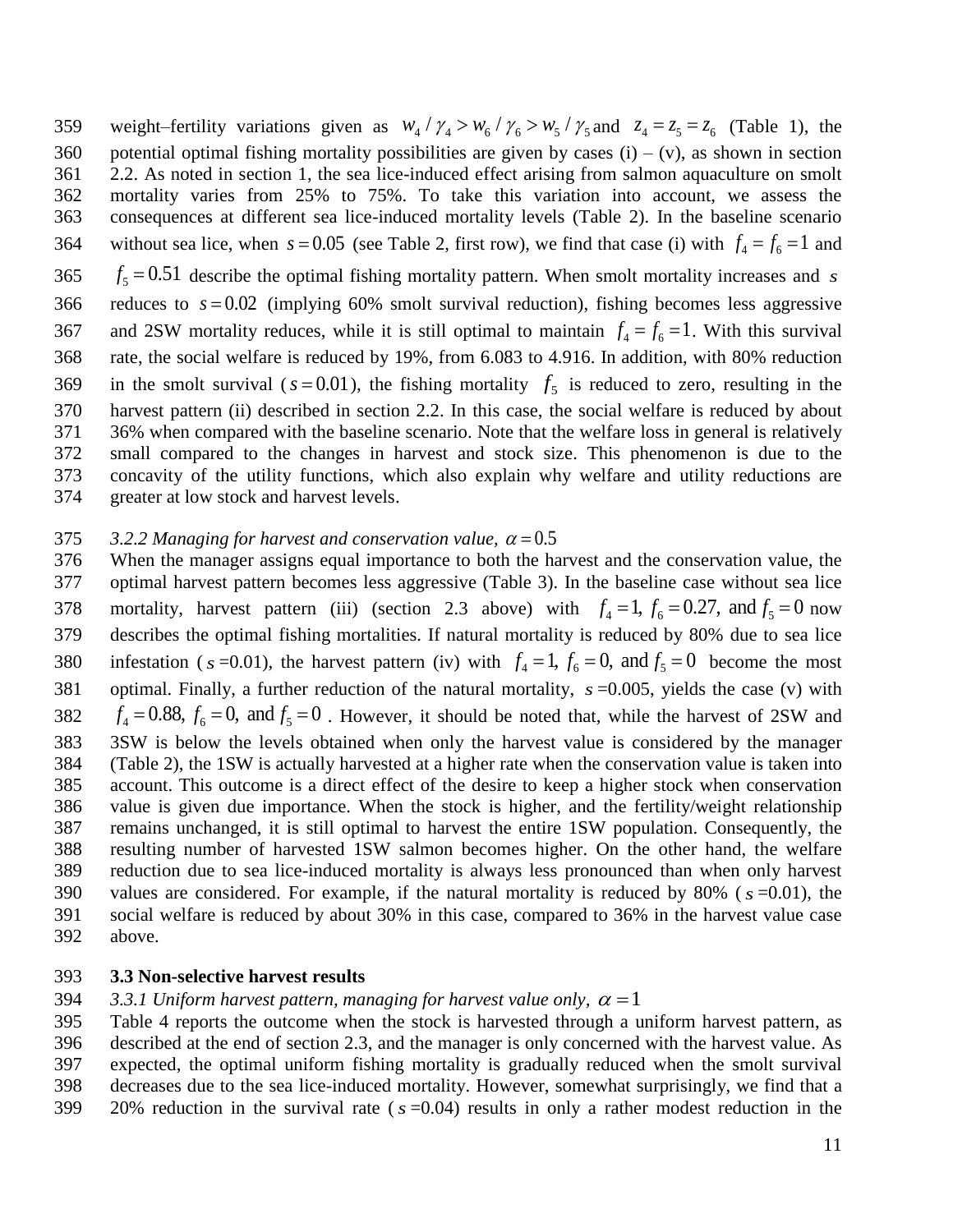fishing mortality; from 0.80 to 0.78 (3%). Moreover, a 60% reduction in the survival rate (  $s = 0.02$ ) leads to a 13% reduction in the fishing mortality, while the harvest and social welfare are reduced by 71% and 20%, respectively. It should also be noted that, compared to the selective fishing case (Table 2), the difference in social welfare is quite modest. This finding simply indicates that the welfare gain of perfect fishing selectivity versus uniform fishing is quite modest for all levels of sea lice-induced mortality.

## 3.3.2 Uniform harvest pattern, managing for harvest and conservation value,  $\alpha$  = 0.5

 Table 5 reports the outcomes of a scenario in which the manager assigns equal importance to the harvest value and the conservation value. Not surprisingly, in this case, the harvest rate is reduced significantly compared to the situation represented in Table 4, where the manager is only concerned with the harvesting utility. More specifically, the baseline value now declines to just 0.45. However, as above, the fishing mortality is quite insensitive to higher sea lice-induced 412 mortality, and reducing the natural survival by  $60\%$  ( $s = 0.02$ ) only reduces the fishing mortality to 0.41 (i.e., by about 9%). In this situation, social welfare is reduced by about 17% (from 6.391 to 5.333). In addition, the welfare loss associated with uniform harvest compared to selective harvest is less pronounced when the conservation value is taken into account than when only 416 harvest is considered. For example, with  $s = 0.02$ , the social welfare difference is only about 1%, 417 and even in the most severe sea lice-induced mortality case  $(s=0.005)$ , the welfare loss associated with uniform harvest is only 4% (see Table 3). This smaller difference in welfare is directly related to the fact that, relative to stock size, harvest is less important. Hence, the type of harvest composition is also less important.

## 421 3.3.3 Fixed uniform harvest pattern, managing for harvest value only,  $\alpha = 1$

 Table 6 presents the results obtained when the optimal baseline uniform harvest rate  $f_4 = f_5 = f_6 = 0.80$  is kept constant and only the harvest value is taken into account. These calculations hence yield stock changes and the accompanying utility losses when the lice-induced smolt mortality rate increases without any adjustment to the harvesting pattern. As can be seen, compared to the scenario in which the uniform harvest rate is chosen optimally (Table 4 and 5), the losses of maintaining a fixed harvest rate are rather modest, provided that the sea lice-induced mortality is not too strong. For example, while the utility is reduced by 19% when the harvest is 429 adjusted and the mortality changes from  $s = 0.05$  to  $s = 0.02$  due to sea lice (Table 4), it is reduced by 22% in the unadjusted case (Table 6). However, when the smolt survival rate is 431 reduced by more than  $80\%$  ( $s < 0.01$ ), this fixed harvest rate regime leads to population extinction, whereby all the salmon utility ceases. In other words, even when the recruitment function is steep, when the fishing mortality is fixed at 0.8, the total mortality (sea lice-induced mortality, natural mortality, and fishing mortality) is simply too high to recruit the river.

## **4. Discussion and conclusion**

 We have analyzed one example of the more general class of problems where man-made activities lead to negative effects on species. The overall aim was to analyze how the harvest regimes and social welfare obtained from wild Atlantic salmon may change when an external factor, exemplified by increased sea lice density associated with salmon aquaculture production, increases mortality and reduces the size of the wild salmon spawning populations. In contrast to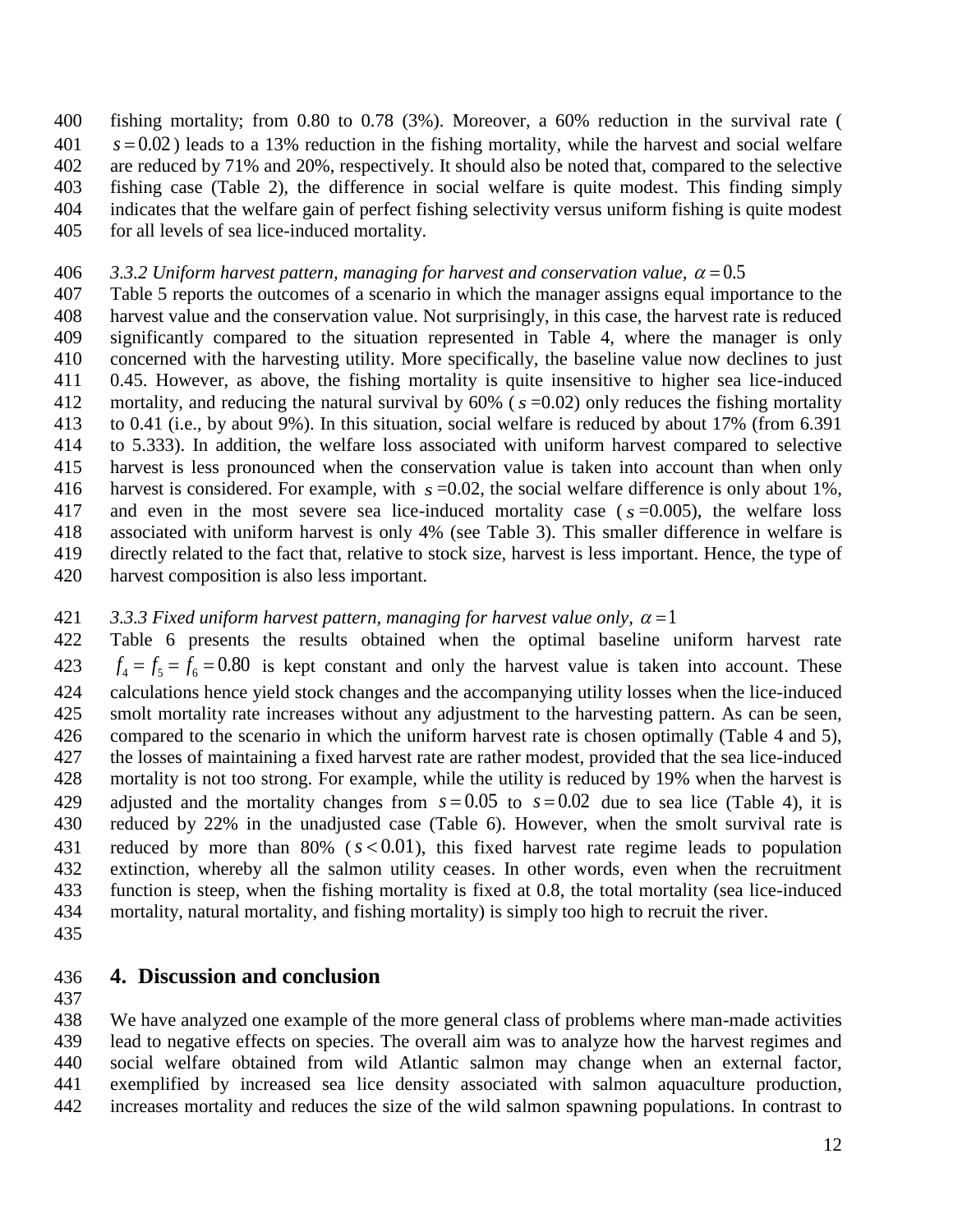the present harvest regime in Norwegian salmon rivers, our study shows that it is always optimal to harvest the entire 1SW subpopulation when it is possible to select perfectly between the harvestable year classes. Our finding is based on the fact that the biomass-value/fecundity relationship is higher for 1SW than for the other two mature classes when the sex bias of the different population sizes is taken into account. In addition, the presence of the other two stages is sufficient to secure recruitment. We thus demonstrate that fishing according to a uniform harvest pattern, without allowing for different harvest rates among the various age classes, considerably reduces the utility only when the sea lice-induced mortality is very high. Moreover, the consequences of applying a uniform harvest rate regime are less pronounced if conservation values are also taken into account by the manager. However, it should be noted that the above analysis neglected discounting. It has been shown that discounting would have the expected effect of inducing more aggressive harvest in the case when the focus is solely on harvest value (see Skonhoft and Gong, 2014); however, it is likely that the harvest composition would not change considerably.

 Table 7 summarizes the results of a 60% reduction in the smolt survival rate, along with the comparison with the baseline survival rate; that is, the survival rate in absence of sea lice-induced 460 mortality arising from salmon aquaculture. This  $60\%$  reduction,  $s = 0.02$ , may represent the typical survival rate in many Norwegian rivers due to the high sea lice densities associated with aquaculture. The salmon stock reduction varies from 64% to 74% in the different scenarios considered here. The harvest is generally reduced slightly more than the stock, and is within the 65% − 74% range. In contrast, the consequence for the welfare reduction ranges from 16% to 22%. This finding indicates that, when the manager is solely focused on the welfare consequences, rather dramatic external threats may not be treated with the necessary caution, since the welfare effect is quite modest compared to the stock effect. The quite modest welfare changes are explained by decreasing marginal utility both with respect to harvest and non- consumptive values. Even in a case of a small salmon population, the recreational utility may be quite high due to the mere fact that it is possible to keep fishing. In the same vein, the non- consumptive/conservation value is severely reduced primarily when the stock levels approach extinction threshold. Hence, when considering the conservation value, the difference between a high and a very high population may not be of particular importance, while the difference between a low and a very low stock may be substantial.

 The potential conflict between utilization and conservation of renewable resources is important, in particular when external factors influence the resource abundance negatively. This leads to the issue of determining the extent to which the external threat changes the management of the actual natural resource, and hence how the balance between use and conservation may be influenced. Our results indicate that increased sea lice density does not necessarily call for altered harvest regimes. In other words, changing the harvest priority among the harvestable age classes may not be not required, particularly when the increased mortality rate from sea lice infection is small and modest. In fact, we find surprisingly aggressive harvest patterns to be persistent even in very high sea lice-induced mortality scenarios. However, under a fixed uniform fishing mortality condition, high sea lice-induced mortality may drive the population to extinction. This result is consistent with the findings reported by Liu et al (2011b), who have shown that, under a fixed harvest rate regime, the pink and chum salmon populations may collapse at high sea lice-induced mortality rates. Thus, an optimal selective harvesting regime should be employed to secure both the highest potential welfare and a viable population.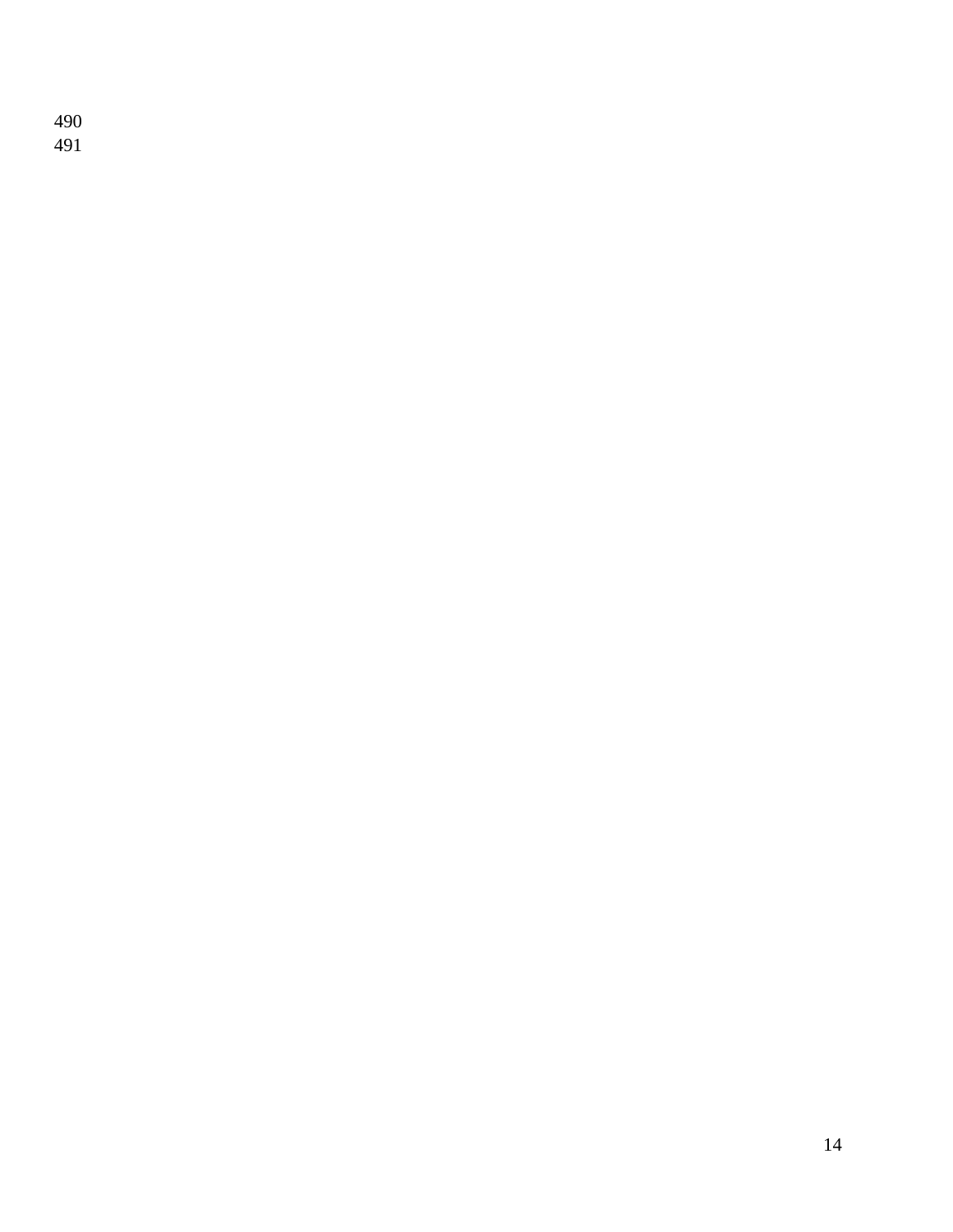## **References** Anon. 2014. Status for norske laksebestander i 2014. Rapport fra Vitenskapelig råd for lakseforvaltning nr 6, 225p. [http://www.nina.no/archive/nina/PppBasePdf/Rapp%20Vitr%C3%A5dlaks/Thorstad%20Status%](http://www.nina.no/archive/nina/PppBasePdf/Rapp%20Vitr%C3%A5dlaks/Thorstad%20Status%20RVitr%C3%A5d%20laks2014-6.pdf) [20RVitr%C3%A5d%20laks2014-6.pdf](http://www.nina.no/archive/nina/PppBasePdf/Rapp%20Vitr%C3%A5dlaks/Thorstad%20Status%20RVitr%C3%A5d%20laks2014-6.pdf) Asche, F., 2008. Farming the sea. Marine Resource Economics 23(4): 527-547 Fiske, P., Lund, R.A., Hansen, L.P., 2006. Relationships between the frequency of farmed Atlantic salmon, Salmo salar L., in wild salmon populations and fish farming activity in Norway, 1989-2004. ICES Journal of Marine Science 63, 1182-1189. Ford, J.S., Myers, R.A., 2008. A global assessment of salmon aquaculture impacts on wild salmonids. PLoS Biology 6(2), e33. doi:10.1371/journal.pbio.0060033. Hansen, L.P., Jonsson, B., Jonsson, N., 1996. Overvåkning av Laks fra Imsa og Drammenselva. NINA oppdragsmelding 401, 1-28. http://www.nina.no/archive/nina/PppBasePdf/oppdragsmelding/401.pdf

512<br>513 Heuch, P.A., Bjørn, P.A., Finstad, B., Holst, J.C., Asplin, L., Nilsen, F., 2005. A review of the Norwegian "National Action Plan against Salmon Lice on Salmonids": The effect on wild salmonids. Aquaculture 246: 79-92.

 Hindar, K., Fleming, I.A., McGinnity, P., Diserud, O., (2006) Genetic and ecological effects of salmon farming on native salmon: modeling from experimental results. ICES Journal of Marine

- Science 63, 1234–1247.
- 

 Hilborn, R., Walters, C.J., 2001. Quantitative Fisheries Stock Assessment: Choice Dynamics and Uncertainty. London: Chapman & Hall. 

- [Holst, J.C.](http://www-md1.csa.com/ids70/p_search_form.php?field=au&query=holst+jc&log=literal&resolve_au&SID=hm98lu1va1c9ubc09kv0mkthr0), Jakobsen, P., Nilsen, F., Holm[,](http://www-md1.csa.com/ids70/p_search_form.php?field=au&query=nilsen+f&log=literal&resolve_au&SID=hm98lu1va1c9ubc09kv0mkthr0) M., [A](http://www-md1.csa.com/ids70/p_search_form.php?field=au&query=holm+m&log=literal&resolve_au&SID=hm98lu1va1c9ubc09kv0mkthr0)splin, L., [Aure](http://www-md1.csa.com/ids70/p_search_form.php?field=au&query=aure+j&log=literal&resolve_au&SID=hm98lu1va1c9ubc09kv0mkthr0)[, J.,](http://www-md1.csa.com/ids70/p_search_form.php?field=au&query=asplin+l&log=literal&resolve_au&SID=hm98lu1va1c9ubc09kv0mkthr0) 2003. Mortality of seaward-
- migrating post-smolts of Atlantic salmon due to salmon lice infection in Norwegian salmon
- populations. In Mills, D., (ed) 2003. Salmon at the Edge: Wiley-Blackwell, pp. 136-137.
- 
- Hvidsten, N.A., Johnsen, B.O., Jensen, A.J., Fiske, P. Ugedal, O., Thorstad, E.B., Jensås, J.G.,
- Bakke, Ø., Forseth, T., 2004. Orkla- et nasjonalt referansevassdrag for studier av
- bestandsregulerende faktorer av laks. NINA fagrapport 079.
- http://www.nina.no/archive/nina/PppBasePdf/fagrapport/079.pdf
- 
- Krkosek, M., Ford, J. S., Morton, A., Lele, S., Myers, R.A., Lewis, M.A., 2007. Declining wild
- salmon populations in relation to parasites from farm salmon. Science 318, 1772-1775.
-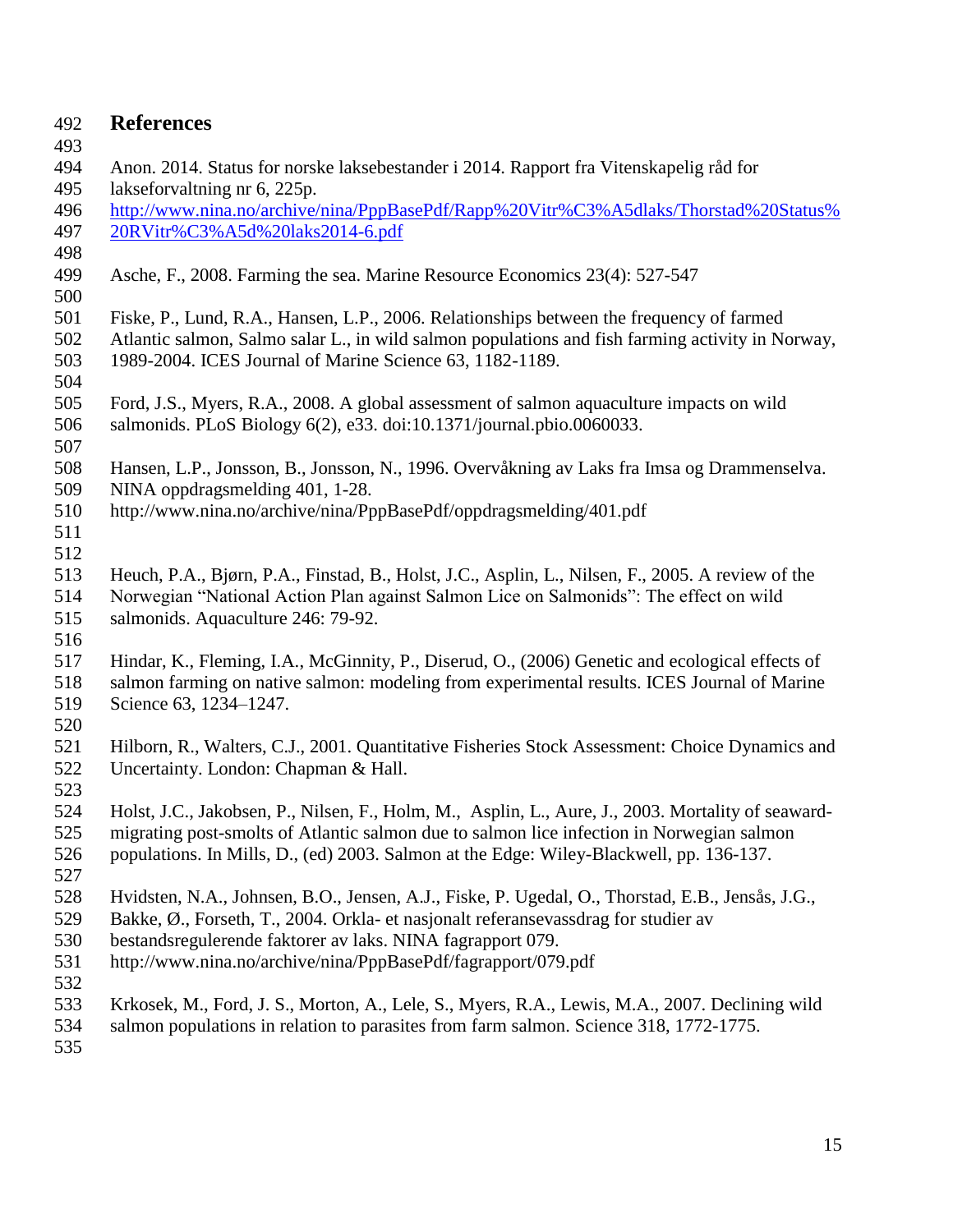| 536<br>537        | Liu, Y., Diserud, O., Hindar, K., Skonhoft, A., 2013. An ecological – economic model on the<br>effects of interactions between escaped and farmed salmon (Salmo salar). Fish and Fisheries 14    |
|-------------------|--------------------------------------------------------------------------------------------------------------------------------------------------------------------------------------------------|
| 538<br>539        | $(2), 158-173$                                                                                                                                                                                   |
| 540<br>541        | Liu, Y., Olaussen, J.O, Skonhoft, A., 2011a. Wild and farmed salmon in Norway: A review.<br>Marine Policy, 35: 413-418.                                                                          |
| 542               |                                                                                                                                                                                                  |
| 543<br>544        | Liu, Y., Sumaila, U.R., Volpe, J.P., 2011b. Potential ecological and economic impacts of sea lice<br>from farmed salmon on wild salmon fisheries. Ecological Economics 70: 1746-1755             |
| 545               |                                                                                                                                                                                                  |
| 546<br>547        | McGinnity, P., Prodöhl, P., Ferguson, A., Hynes, R., Maoiléidigh, N.O., Baker, N., Cotter, D.,<br>O'Hea, B., Cooke, D., Rogan, G., Taggart, J., Cross, T., 2003. Fitness reduction and potential |
| 548<br>549        | extinction of wild populations of Atlantic salmon, Salmo salar, as a result of interactions with<br>escaped farmed salmon. Proc. R. Soc. Lond. B. 270: 2443-2450.                                |
| 550<br>551<br>552 | Mills, D., 1989. Ecology and Management of Atlantic Salmon. New York: Chapman and Hall.                                                                                                          |
| 553<br>554        |                                                                                                                                                                                                  |
| 555               | Nævdal, E., Olaussen, J.O., Skonhoft, A., (2012): A bioeconomic model of trophy hunting.                                                                                                         |
| 556               | Ecological Economics 73(1): 194-205                                                                                                                                                              |
| 557               |                                                                                                                                                                                                  |
| 558               | NOU 1999. Til Laks åt Alle Kan Ingen Gjera? NOU 1999: 9.                                                                                                                                         |
| 559               | https://www.regjeringen.no/nb/dokumenter/nou-1999-09/id141590/                                                                                                                                   |
| 560               |                                                                                                                                                                                                  |
| 561               | Olaussen, J.O., Liu, Y., 2011. On the willingness-to-pay for recreational fishing: Escaped farmed                                                                                                |
| 562               | versus wild Atlantic salmon. Aquaculture Economics & Management 15(4): 245-261                                                                                                                   |
| 563               |                                                                                                                                                                                                  |
| 564               | Perman, R., Ma, Y., Common, M., Maddison, D., MxGilvray, J., 2011. Natural Resources and                                                                                                         |
| 565               | Environmental Economics, 4th edition, Pearson                                                                                                                                                    |
| 566               |                                                                                                                                                                                                  |
| 567               | Reed, W. J., 1980. Optimum age-specific harvesting in a nonlinear population model. Biometrics                                                                                                   |
| 568               | 36: 579-593.                                                                                                                                                                                     |
| 569               |                                                                                                                                                                                                  |
| 570               | Revie, C., Dill, L., Finstad, B., Todd, C., 2009. Sea lice working group report. NINA special                                                                                                    |
| 571               | report 39. http://www.nina.no/archive/nina/PppBasePdf/temahefte/039.pdf                                                                                                                          |
| 572               |                                                                                                                                                                                                  |
| 573               | Skonhoft, A., Gong, P., 2014. Wild salmon fishing: Harvesting the old or young? Resource and                                                                                                     |
| 574               | Energy Economics 36:415 - 435.                                                                                                                                                                   |
| 575               |                                                                                                                                                                                                  |
| 576               | Skonhoft, A., Vestergård, N., Quaas, M., 2012. Optimal harvesting in an age structured model                                                                                                     |
| 577               | with different fishing selectivity. Environmental and Resource Economics 51: 525-554.                                                                                                            |
| 578               |                                                                                                                                                                                                  |
| 579               | Statistics Norway 2013. Focus on hunting and angling                                                                                                                                             |
| 580               | http://www.ssb.no/en/jord-skog-jakt-og-fiskeri                                                                                                                                                   |
| 581               |                                                                                                                                                                                                  |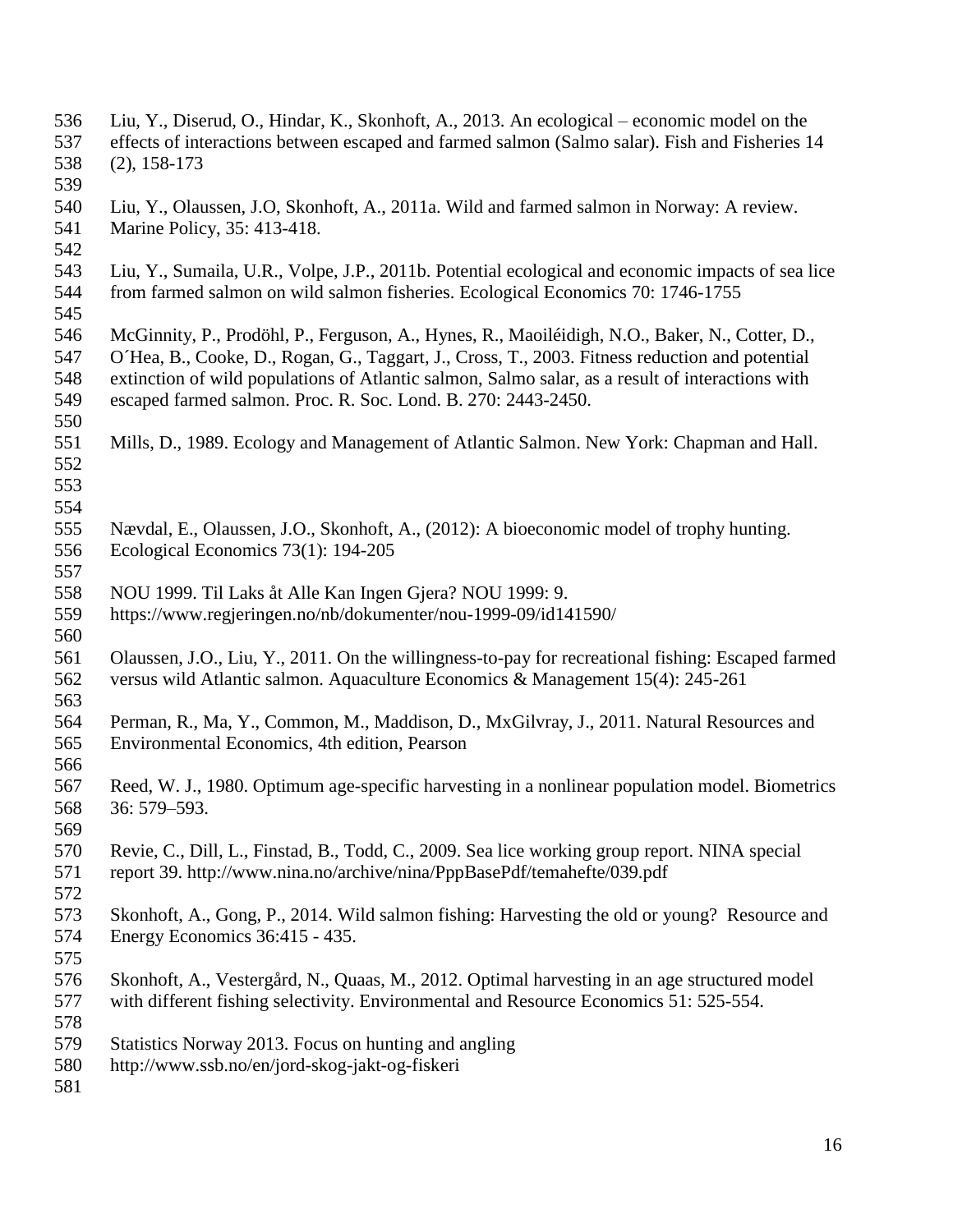- Statistics Norway 2014. Agriculture, forestry, hunting and fishing: sea catches of salmon and sea
- trout: http://www.ssb.no/en/jord-skog-jakt-og-fiskeri/statistikker/sjofiske
- 
- Tahvonen, O., 2009. Economics of harvesting age-structured fish populations, Journal of
- Environmental Economics and Management 58: 281-299.
- Tangeland, T., Andersen, O., Aas, Ø., Fiske, P., 2008. Elvefiske etter anadrome laksefisk i Norge
- sesongen 2008. Fiskevaner, fangst,innsats og holdninger til fangstreguleringer, herunder fiskernes
- syn på reguleringene for sesongen 2008. NINA report 545.
- http://www.nina.no/archive/nina/PppBasePdf/rapport/2010/545.pdf
- 
- Thorstad, E.B., Næsje, T.F., Fiske, P., Leinan, I., Leinan, T., Berger, H.M., 2001. Effects of catch
- and release fishing: studies of radio tagged Atlantic salmon in River Alta in 1999 and 2000. NINA oppdragsmelding 713, 1-19
- 
- Townsend, R.E., 1986. A critique of models of the American lobster fishery. J. Environ. Econom. Manag. 13: 277–291.
- 
- Verspoor, E., Stradmeyer, L., Nielsen, J., (Eds.) 2003. The Atlantic Salmon: Genetics,
- Conservation and Management. New York: Blackwell.
- 

 Walters, C.J., Martell, S.J.D., 2004. Fisheries Ecology and Management. Princeton: Princeton University Press.

- <br> $605$ <br> $606$ Wilen, J.E., 1985. Bioeconomics of renewable resource use. In: A.V. Kneese, J.L. Sweeney
- (Eds.), Handbook of Natural Resource and Energy Economics, vol. 1. Amsterdam: Elsevier.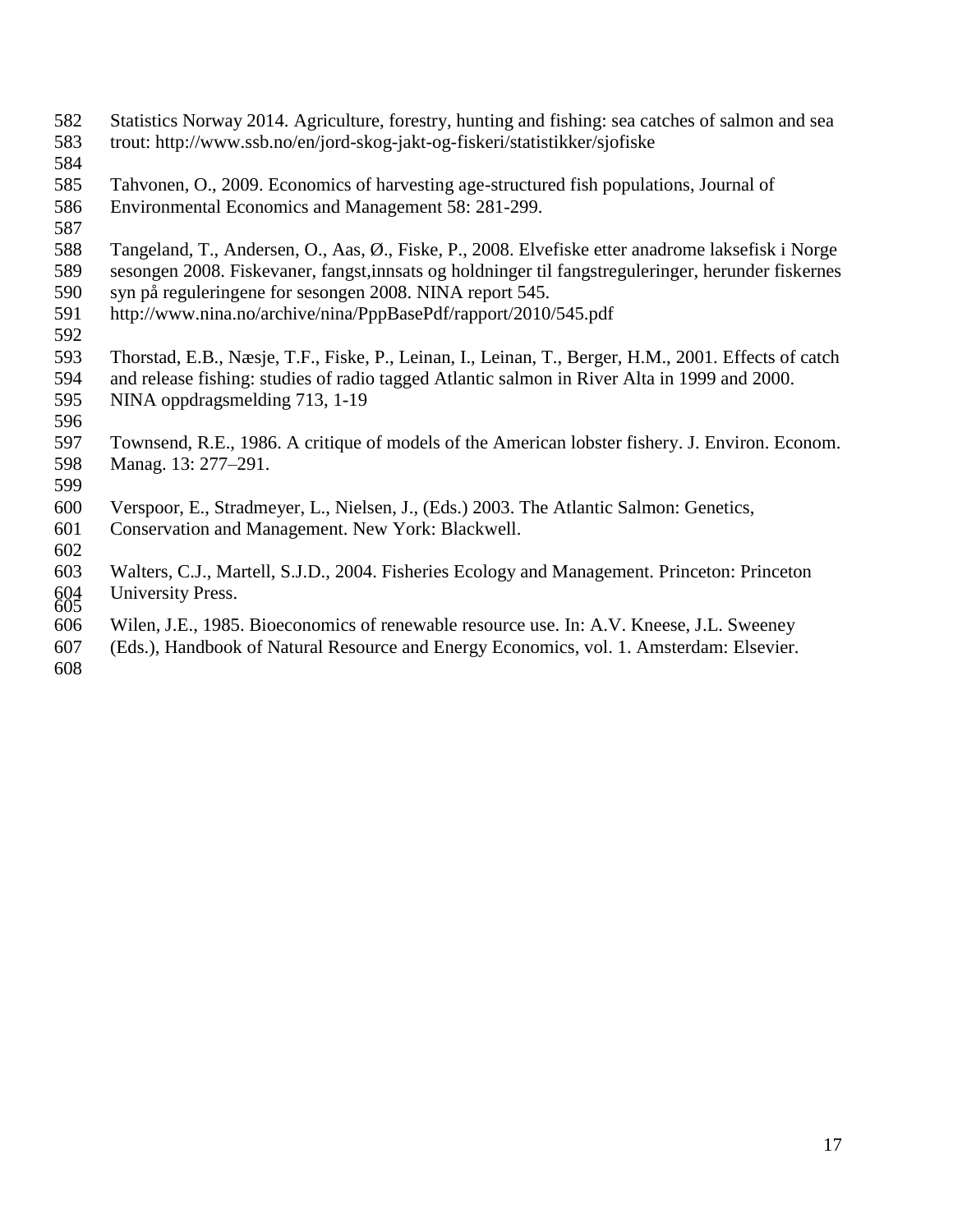

(the time index is omitted). See main text for definition of symbols.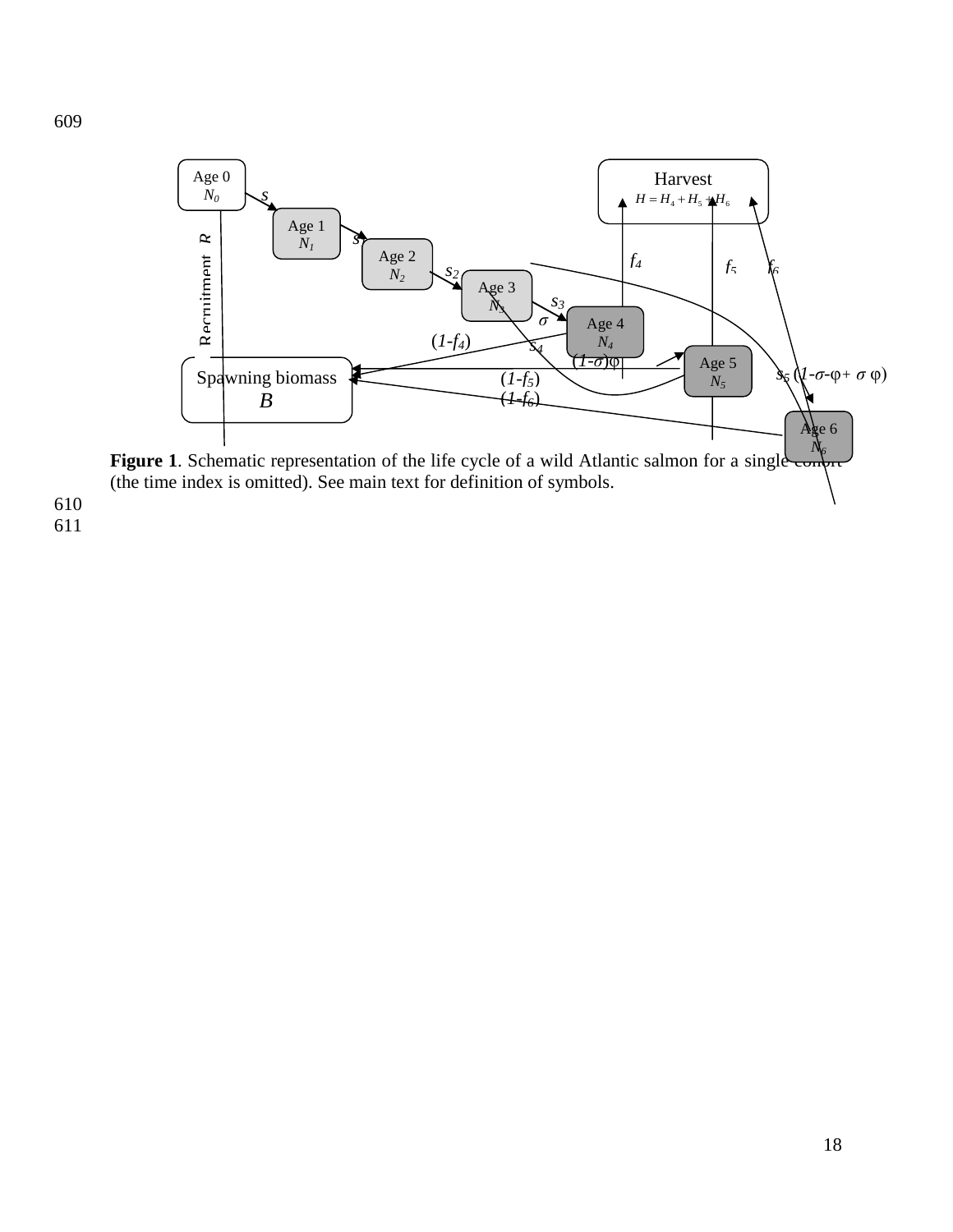| Parameter          | Description                 | Value                                           |
|--------------------|-----------------------------|-------------------------------------------------|
| $\boldsymbol{S}$   | Natural<br>survival<br>rate | 0.05                                            |
|                    | young without sea lice      |                                                 |
|                    | induced mortality           |                                                 |
|                    | Natural<br>survival<br>rate | 0.5                                             |
| $S_3$              | 1SW                         |                                                 |
|                    | Natural<br>survival<br>rate | 0.5                                             |
| $\boldsymbol{S}_4$ | 2SW                         |                                                 |
|                    | Natural<br>survival<br>rate | 0.5                                             |
| $S_5$              | 3SW                         |                                                 |
| r                  | Intrinsic<br>growth<br>rate | 400 (# of recruits/ fertility adjusted spawner) |
|                    | recruitment function        |                                                 |
| $\boldsymbol{K}$   | Scaling<br>parameter        | 100 (# of spawners)                             |
|                    | recruitment function        |                                                 |
| $\eta$             | of<br>Curvator<br>density   | 0.96                                            |
|                    | recruitment<br>dependence   |                                                 |
|                    | function                    |                                                 |
| $\sigma$           | Migration<br>parameter      | 0.43                                            |
|                    | 1SW                         |                                                 |
| $\varphi$          | Migration<br>parameter      | 0.55                                            |
|                    | 2SW                         |                                                 |
|                    | Weight 1SW                  | $2.1$ (kg/fish)                                 |
| $W_4$              |                             |                                                 |
| $W_5$              | Weight 2SW                  | $5.1$ (kg/fish)                                 |
|                    |                             |                                                 |
| $W_6$              | Weight 3SW                  | $9.0$ (kg/fish)                                 |
| m <sub>1</sub>     | Male share 1SW              | 0.813                                           |
| m <sub>2</sub>     | Male share 2SW              | 0.317                                           |
|                    | Male share 3SW              | 0.389                                           |
| m <sub>3</sub>     | Fecundity                   | 1.72                                            |
| $\gamma_4$         | parameter<br>1SW            |                                                 |
|                    | Fecundity<br>parameter      | 9.3                                             |
| $\gamma_{5}$       | 2SW                         |                                                 |
|                    | Fecundity<br>parameter      | 12.19                                           |
| $\gamma_{6}$       | 3SW                         |                                                 |
|                    | Scaling value 1SW           | 0.250 (1000NOK/kg)                              |
| $z_4$              |                             |                                                 |
|                    | Scaling value 2SW           | 0.250 (1000NOK/kg)                              |
| $z_{5}$            |                             |                                                 |
|                    | Scaling value 3SW           | 0.250 (1000NOK/kg)                              |
| $\rm Z_{6}$        |                             |                                                 |

612 **Table 1. Biological and economic baseline parameter values**

613 Sources: See main text

614

615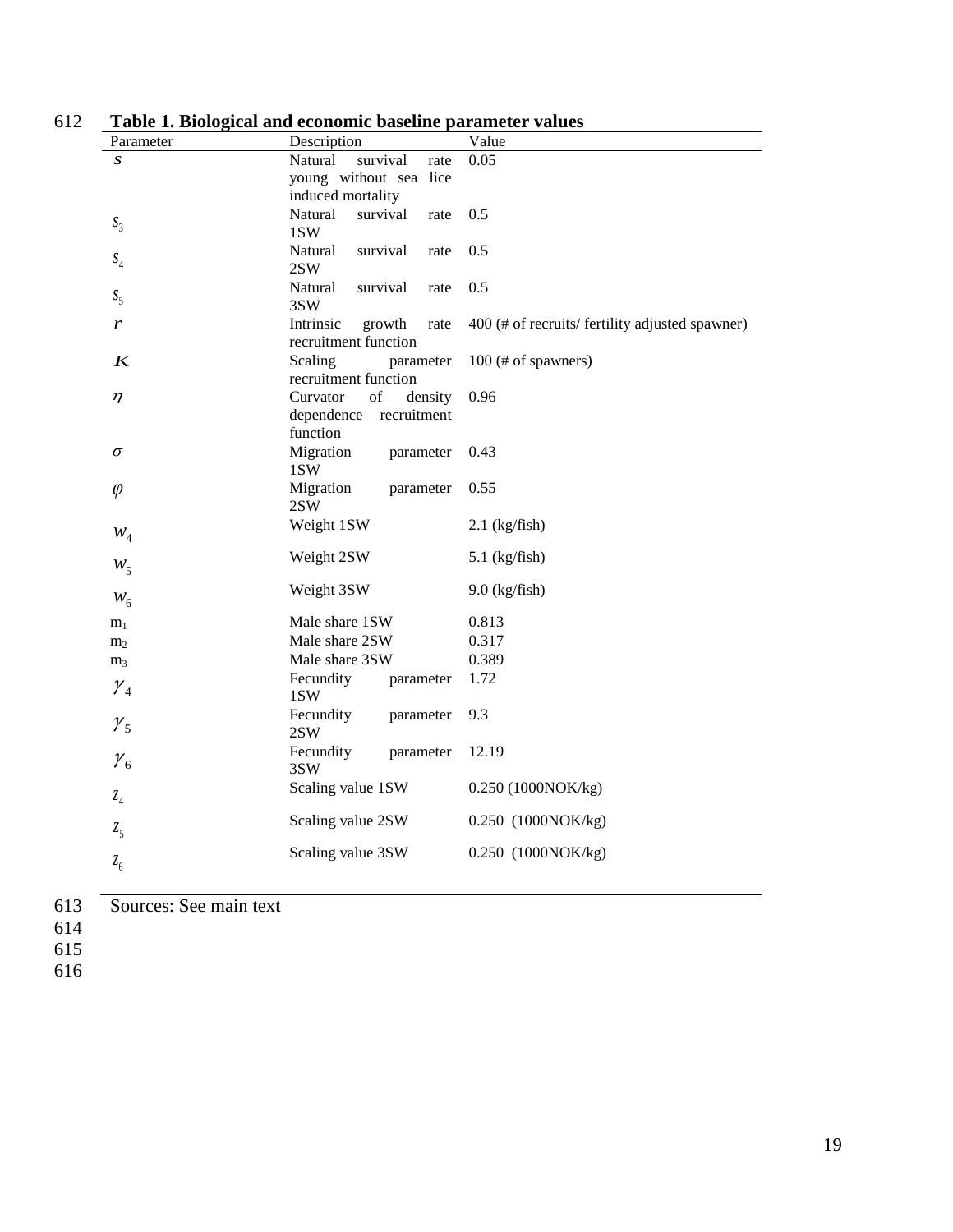|           |          |      |      | $H_{A}$ |                | $H_{\kappa}$ |       |       | W     |
|-----------|----------|------|------|---------|----------------|--------------|-------|-------|-------|
| $s=0.05$  | 0.51     |      | 1883 | 400     | 74             | 60           | 6.083 | 5.905 | 6.083 |
| $s=0.04$  | 0.46     |      | 1446 | 311     | 52             | 46           | 5.811 | 5.743 | 5.811 |
| $s=0.03$  | 0.38     |      | 1041 | 224     | 31             | 33           | 5.447 | 5.553 | 5.447 |
| $s=0.02$  | 0.26     |      | 647  | 139     | 13             | 21           | 4.916 | 5.254 | 4.916 |
| $s=0.01$  | $\Omega$ |      | 270  | 58      | $\overline{0}$ | 9            | 3.911 | 4.681 | 3.911 |
| $s=0.005$ |          | 0.44 | 94   | 20      | $\theta$       |              | 2.610 | 3.966 | 2.610 |

617 Table 2: Managing for harvest value only  $(\alpha = 1)$ . Optimal selective fishing mortalities 618 **under different sea lice-induced mortality levels.**

620 Note:  $f_4$ ,  $f_5$  and  $f_6$  are harvest rates for the 1SW, 2SW and 3SW class, respectively.  $N_3$  is the pre-adult 621 stage population.  $H_4$ ,  $H_5$ , and  $H_6$  are the harvest (# of salmon) of the 1SW, 2SW, and 3SW, respectively, 622 while *U* is the utility in the recreational fishery, *V* is the non-consumptive utility and *W* is the weighted 623 social welfare. *s* is the lumped survival rate from the juvenile to the smolt stage where  $s=0.05$  is the 624 survival rate in absence of sea lice due to aquaculture.

- 625
- 626
- 627

628 Table 3: Managing for harvest and non-consumptive values  $(\alpha = 0.5)$ . Optimal selective 629 **fishing mortalities under different sea lice-induced mortality levels.**

|           |      |          | ' 6  |      | $H_{\scriptscriptstyle A}$ |                | $H_{\epsilon}$ |       |       | W     |
|-----------|------|----------|------|------|----------------------------|----------------|----------------|-------|-------|-------|
| $s=0.05$  |      |          | 0.27 | 2151 | 462                        | 0              | 18             | 5.651 | 7.185 | 6.418 |
| $s=0.04$  |      | 0        | 0.25 | 1683 | 362                        | $\overline{0}$ | 13             | 5.395 | 6.944 | 6.140 |
| $s=0.03$  |      | 0        | 0.22 | 1221 | 263                        | $\overline{0}$ | 9              | 5.058 | 6.637 | 5.847 |
| $s=0.02$  |      | 0        | 0.15 | 767  | 165                        | $\overline{0}$ | 4              | 4.553 | 6.204 | 5.378 |
| $s=0.01$  |      | 0        | 0    | 327  | 70                         | $\overline{0}$ | $\theta$       | 3.608 | 5.416 | 4.512 |
| $s=0.005$ | 0.88 | $\theta$ |      | 115  | 22                         | $\theta$       | $\Omega$       | 2.436 | 4.447 | 3.441 |

630

631 Note:  $f_4$ ,  $f_5$  and  $f_6$  are harvest rates for the 1SW, 2SW and 3SW class, respectively.  $N_3$  is the pre-adult 632 stage population.  $H_4$ ,  $H_5$ , and  $H_6$  are the harvest (# of salmon) of the 1SW, 2SW, and 3SW, respectively, while *U* is the utility in the recreational fishery, *V* is the non-consumptive utility and *W* is the w while  $U$  is the utility in the recreational fishery,  $V$  is the non-consumptive utility and  $W$  is the weighted 634 social welfare. *s* is the lumped survival rate from the juvenile to the smolt stage where  $s=0.05$  is the 635 survival rate in absence of increased sea lice levels due to aquaculture

636

637

638

639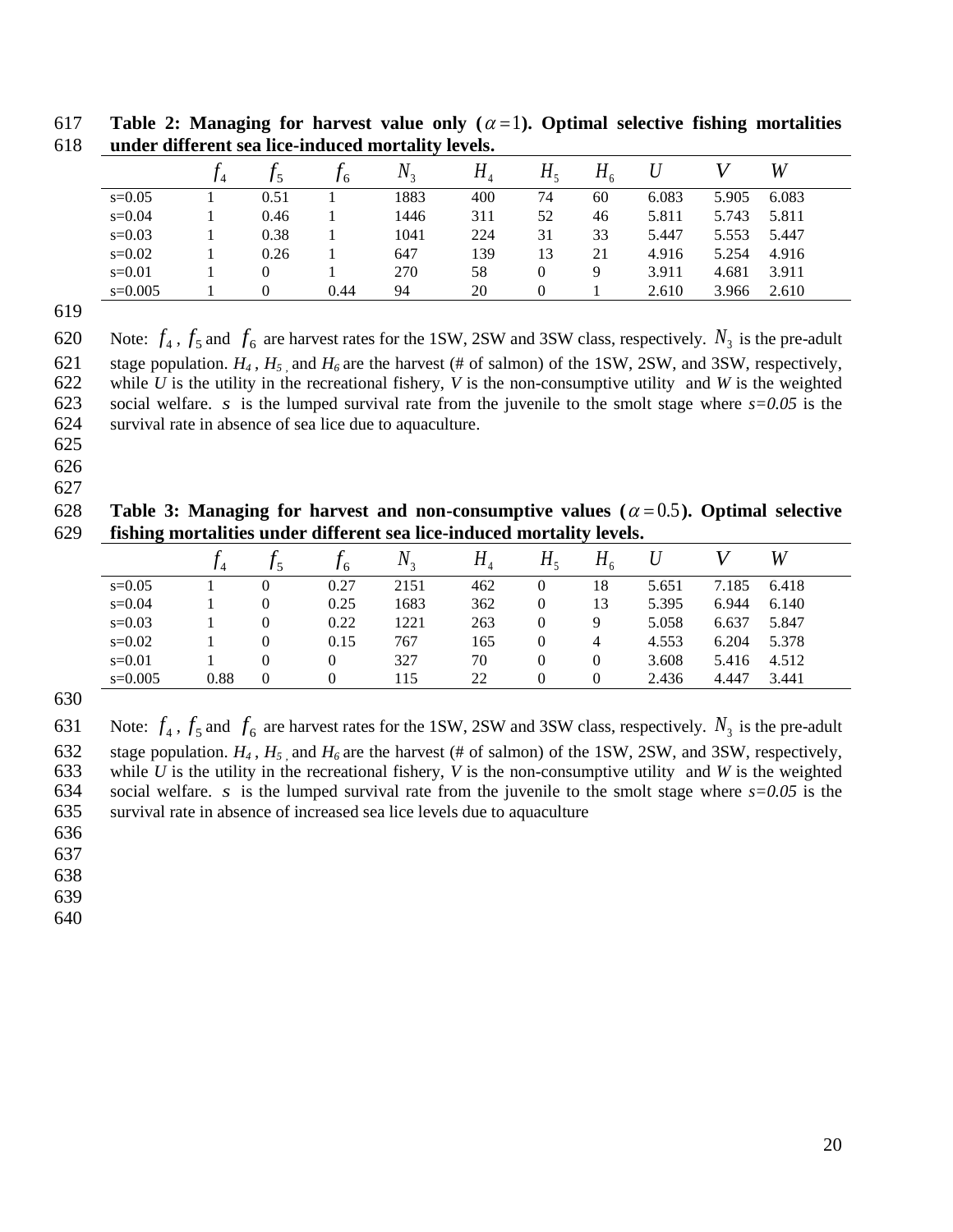| 641 | Table 4: Managing for harvest value only ( $\alpha$ =1). Optimal uniform fishing mortality under |
|-----|--------------------------------------------------------------------------------------------------|
| 642 | different sea lice-induced mortality levels.                                                     |

|           |      |      | J 6  | $N_{\rm z}$ | $H_{\scriptscriptstyle{A}}$ |     | $H_{\kappa}$ |       |       | W     |  |
|-----------|------|------|------|-------------|-----------------------------|-----|--------------|-------|-------|-------|--|
| $s=0.05$  | 0.80 | 0.80 | 0.80 | 1781        | 306                         | 112 | 46           | 6.006 | 6.006 | 6.006 |  |
| $s=0.04$  | 0.78 | 0.78 | 0.78 | 1378        | 231                         | 84  | 34           | 5.724 | 5.845 | 5.724 |  |
| $s=0.03$  | 0.75 | 0.75 | 0.75 | 985         | 159                         | 58  | 214          | 5.349 | 5.637 | 5.349 |  |
| $s=0.02$  | 0.70 | 0.70 | 0.70 | 603         | 91                          | 33  | 14           | 4.790 | 5.329 | 4.790 |  |
| $s=0.01$  | 0.58 | 0.58 | 0.58 | 245         | 31                          | 11  | 5            | 3.701 | 4.765 | 3.701 |  |
| $s=0.005$ | 0.41 | 0.41 | 0.41 | 85          |                             |     |              | 2.296 | 4.046 | 2.296 |  |

643 Note:  $f_4$ ,  $f_5$  and  $f_6$  are harvest rates for the 1SW, 2SW and 3SW class, respectively.  $N_3$  is the pre-adult 644 stage population.  $H_4$ ,  $H_5$ , and  $H_6$  are the harvest (# of salmon) of the 1SW, 2SW, and 3SW, respectively, while *U* is the utility in the recreational fishery, *V* is the non-consumptive utility and *W* is the w while  $U$  is the utility in the recreational fishery,  $V$  is the non-consumptive utility and  $W$  is the weighted 646 social welfare. *s* is the lumped survival rate from the juvenile to the smolt stage where  $s=0.05$  is the 647 survival rate in absence of increased sea lice levels due to aquaculture.

648

649

650

651 Table 5: Managing for harvest and non-consumptive values  $(a=0.5)$ . Optimal uniform 652 **fishing mortality under different sea lice-induced mortality levels.**

|           |      |      |      |      | $H_{\rm A}$ | H <sub>s</sub> | $H_{\epsilon}$ |       |       | W     |
|-----------|------|------|------|------|-------------|----------------|----------------|-------|-------|-------|
| $s=0.05$  | 0.45 | 0.45 | 0.45 | 2104 | 204         | 74             | 30             | 5.598 | 7.185 | 6.391 |
| $s=0.04$  | 0.44 | 0.44 | 0.44 | 1642 | 155         | 57             | 23             | 5.327 | 6.955 | 6.141 |
| $s=0.03$  | 0.43 | 0.43 | 0.43 | 1186 | 110         | 40             | 16             | 4.979 | 6.647 | 5.813 |
| $s=0.02$  | 0.41 | 0.41 | 0.41 | 739  | 65          | 24             | 10             | 4.458 | 6.208 | 5.333 |
| $s=0.01$  | 0.35 | 0.35 | 0.35 | 309  | 23          | 8              | 3              | 3.456 | 5.418 | 4.437 |
| $s=0.005$ | 0.26 | 0.26 | 0.26 | 110  | 6           |                |                | 2.098 | 4.530 | 3.314 |

653

654 Note:  $f_4$ ,  $f_5$  and  $f_6$  are harvest rates for the 1SW, 2SW and 3SW class, respectively.  $N_3$  is the pre-adult 655 stage population.  $H_4$ ,  $H_5$ , and  $H_6$  are the harvest (# of salmon) of the 1SW, 2SW, and 3SW, respectively, 656 while *U* is the utility in the recreational fishery, *V* is the non-consumptive utility and *W* is the weighted 657 social welfare. *s* is the lumped survival rate from the juvenile to the smolt stage where  $s=0.05$  is the 658 survival rate in absence of increased sea lice levels due to aquaculture.

659

660

661

662

| 663 | Table 6: Managing for harvest value only ( $\alpha$ =1). Fixed uniform fishing mortality under |
|-----|------------------------------------------------------------------------------------------------|
| 664 | different sea lice-induced mortality levels.                                                   |

|           |      |      | J 6  | $N_{\rm z}$ | $H_{\scriptscriptstyle A}$ | $H_{\scriptscriptstyle\varsigma}$ | $H_{\kappa}$ |          |       | W     |
|-----------|------|------|------|-------------|----------------------------|-----------------------------------|--------------|----------|-------|-------|
| $s=0.05$  | 0.80 | 0.80 | 0.80 | 1781        | 306                        | 112                               | 46           | 6.006    | 6.006 | 6.006 |
| $s=0.04$  | 0.80 | 0.80 | 0.80 | 1336        | 230                        | 84                                | 34           | 5.719    | 5.719 | 5.719 |
| $s=0.03$  | 0.80 | 0.80 | 0.80 | 899         | 155                        | 56                                | 23           | 5.323    | 5.323 | 5.323 |
| $s=0.02$  | 0.80 | 0.80 | 0.80 | 471         | 81                         | 30                                | 12           | 4.674    | 4.674 | 4.674 |
| $s=0.01$  | 0.80 | 0.80 | 0.80 | 60          | 10                         | 4                                 | 2            | 2.616    | 2.616 | 2.616 |
| $s=0.005$ | 0.80 | 0.80 | 0.80 | 0           | 0                          | 0                                 | 0            | $\theta$ |       |       |